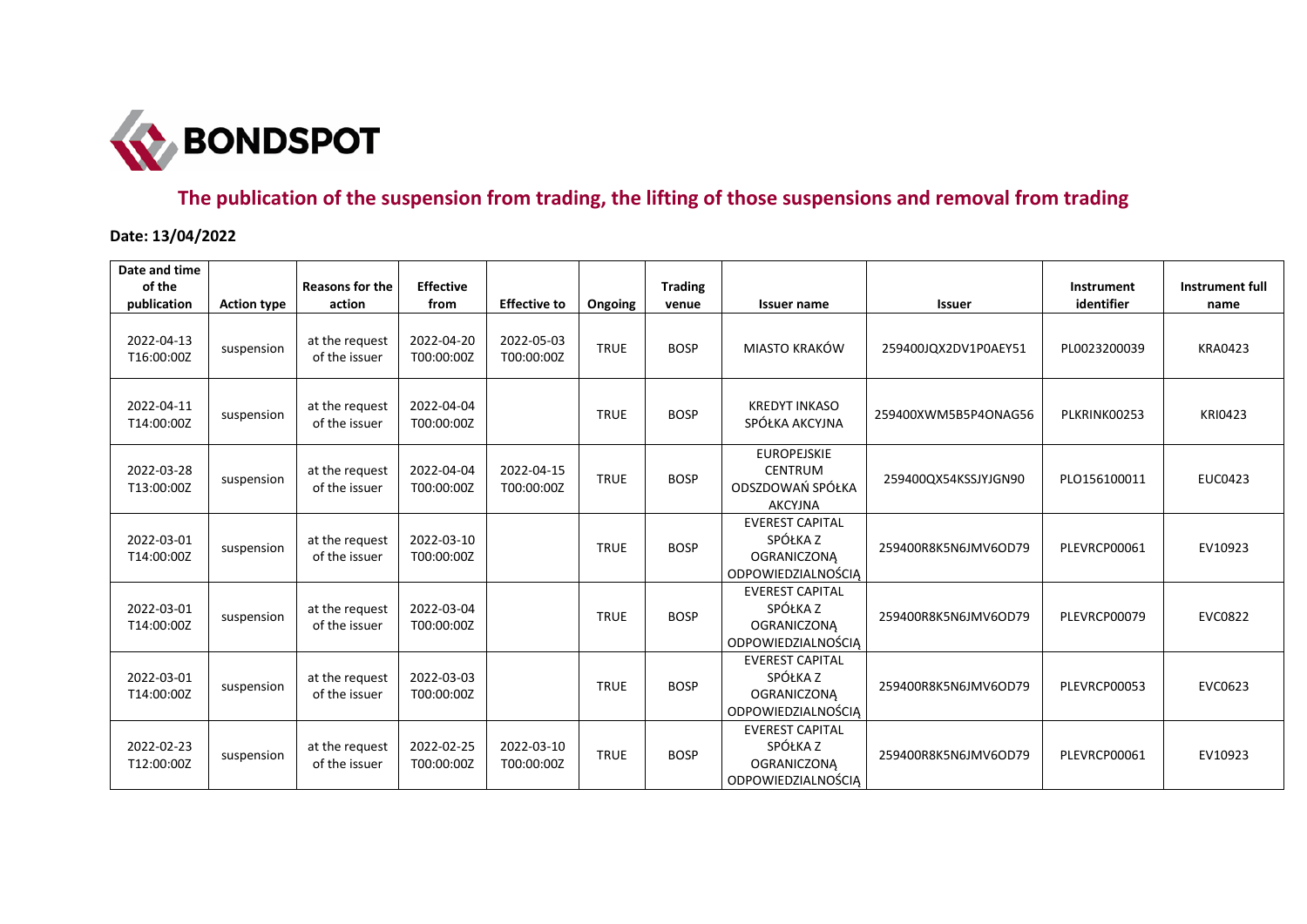| 2022-01-26<br>T12:00:00Z | suspension | at the request<br>of the issuer | 2022-02-01<br>T00:00:00Z | 2022-02-12<br>T00:00:00Z | <b>TRUE</b> | <b>BOSP</b> | <b>MARVIPOL</b><br>DEVELOPMENT<br>SPÓŁKA AKCYJNA                               | 259400I0C8HBAHH0Y245 | PLO229500015 | MVP0223        |
|--------------------------|------------|---------------------------------|--------------------------|--------------------------|-------------|-------------|--------------------------------------------------------------------------------|----------------------|--------------|----------------|
| 2021-12-28<br>T13:00:00Z | suspension | at the request<br>of the issuer | 2022-01-03<br>T00:00:00Z | 2022-01-15<br>T00:00:00Z | <b>TRUE</b> | <b>BOSP</b> | <b>EUROPEJSKIE</b><br><b>CENTRUM</b><br>ODSZKODOWAŃ<br>SPÓŁKA AKCYJNA          | 259400QX54KSSJYJGN90 | PLO156100011 | <b>EUC0423</b> |
| 2021-12-06<br>T14:45:00Z | suspension | at the request<br>of the issuer | 2021-12-09<br>T00:00:00Z | 2021-12-21<br>T00:00:00Z | <b>TRUE</b> | <b>BOSP</b> | <b>GMINA MIASTO</b><br>WŁOCŁAWEK                                               | 259400C56MMY0KS3EI66 | PL0018200010 | <b>WCL1225</b> |
| 2021-12-01<br>T13:00:00Z | suspension | at the request<br>of the issuer | 2021-12-06<br>T00:00:00Z | 2021-12-17<br>T00:00:00Z | <b>TRUE</b> | <b>BOSP</b> | WOJEWÓDZTWO<br>OPOLSKIE                                                        | 25940012SRJPEZPPUQ91 | PL0030200014 | WOP1225        |
| 2021-11-25<br>T11:30:00Z | suspension | at the request<br>of the issuer | 2021-11-30<br>T00:00:00Z | 2021-12-11<br>T00:00:00Z | <b>TRUE</b> | <b>BOSP</b> | PEKAO BANK<br>HIPOTECZNY SPÓŁKA<br><b>AKCYJNA</b>                              | 259400XMADFBWNS6OM54 | PLBPHHP00218 | PEONP01        |
| 2021-11-23<br>T11:30:00Z | suspension | at the request<br>of the issuer | 2021-11-26<br>T00:00:00Z | 2021-12-09<br>T00:00:00Z | <b>TRUE</b> | <b>BOSP</b> | <b>EVEREST CAPITAL</b><br>SPÓŁKA Z<br><b>OGRANICZONĄ</b><br>ODPOWIEDZIALNOŚCIĄ | 259400R8K5N6JMV6OD79 | PLEVRCP00053 | EVC0623        |
| 2021-11-08<br>T14:45:00Z | suspension | at the request<br>of the issuer | 2021-11-15<br>T00:00:00Z | 2021-11-26<br>T00:00:00Z | <b>TRUE</b> | <b>BOSP</b> | <b>MIASTO SIEDLCE</b>                                                          | 259400X3RIOZ3QOOJ296 | PL0021200122 | SIE1123        |
| 2021-11-08<br>T14:45:00Z | suspension | at the request<br>of the issuer | 2021-11-15<br>T00:00:00Z | 2021-11-26<br>T00:00:00Z | <b>TRUE</b> | <b>BOSP</b> | POWIAT GOLENIOWSKI                                                             | 259400DLB9ZECVED7308 | PL0024200012 | <b>PGL1127</b> |
| 2021-11-08<br>T14:45:00Z | suspension | at the request<br>of the issuer | 2021-11-15<br>T00:00:00Z | 2021-11-26<br>T00:00:00Z | <b>TRUE</b> | <b>BOSP</b> | <b>GMINA MIASTO MARKI</b>                                                      | 2594006WC3BIK7RZIW09 | PL0028200018 | MKI1123        |
| 2021-11-08<br>T14:45:00Z | suspension | at the request<br>of the issuer | 2021-11-15<br>T00:00:00Z | 2021-11-26<br>T00:00:00Z | <b>TRUE</b> | <b>BOSP</b> | <b>GMINA GOŁDAP</b>                                                            | 259400T4RIEFJBGHRI63 | PL0025200011 | GLD1125        |
| 2021-11-08<br>T14:45:00Z | suspension | at the request<br>of the issuer | 2021-11-15<br>T00:00:00Z | 2021-11-26<br>T00:00:00Z | <b>TRUE</b> | <b>BOSP</b> | <b>GMINA BARCIN</b>                                                            | 259400CMJAOEDOQF4Y07 | PL0029200017 | <b>BAR1125</b> |
| 2021-10-04<br>T13:15:00Z | suspension | at the request<br>of the issuer | 2021-10-07<br>T00:00:00Z | 2021-10-20<br>T00:00:00Z | <b>TRUE</b> | <b>BOSP</b> | <b>GMINA MIASTO</b><br><b>BRODNICA</b>                                         | 259400QZRFE7789LEL95 | PL0019200019 | BRD1023        |
| 2021-10-29<br>T09:23:00Z | suspension | at the request<br>of the issuer | 2021-10-04<br>T00:00:00Z | 2021-10-15<br>T00:00:00Z | <b>TRUE</b> | <b>BOSP</b> | <b>EUROPEJSKIE</b><br><b>CENTRUM</b><br>ODSZKODOWAŃ<br>SPÓŁKA AKCYJNA          | 259400QX54KSSJYJGN90 | PLO156100011 | <b>EUC0423</b> |
| 2021-09-23<br>T12:00:00Z | suspension | at the request<br>of the issuer | 2021-09-28<br>T00:00:00Z | 2021-10-09<br>T00:00:00Z | <b>TRUE</b> | <b>BOSP</b> | MIASTO WAŁBRZYCH                                                               | 259400D97DM2GM7IA870 | PL0020200016 | <b>WAL1025</b> |
| 2021-08-26<br>T12:00:00Z | suspension | at the request<br>of the issuer | 2021-08-31<br>T00:00:00Z | 2021-09-11<br>T00:00:00Z | <b>TRUE</b> | <b>BOSP</b> | PEKAO BANK<br>HIPOTECZNY SPÓŁKA<br><b>AKCYJNA</b>                              | 259400XMADFBWNS6OM54 | PLBPHHP00218 | PEONP01        |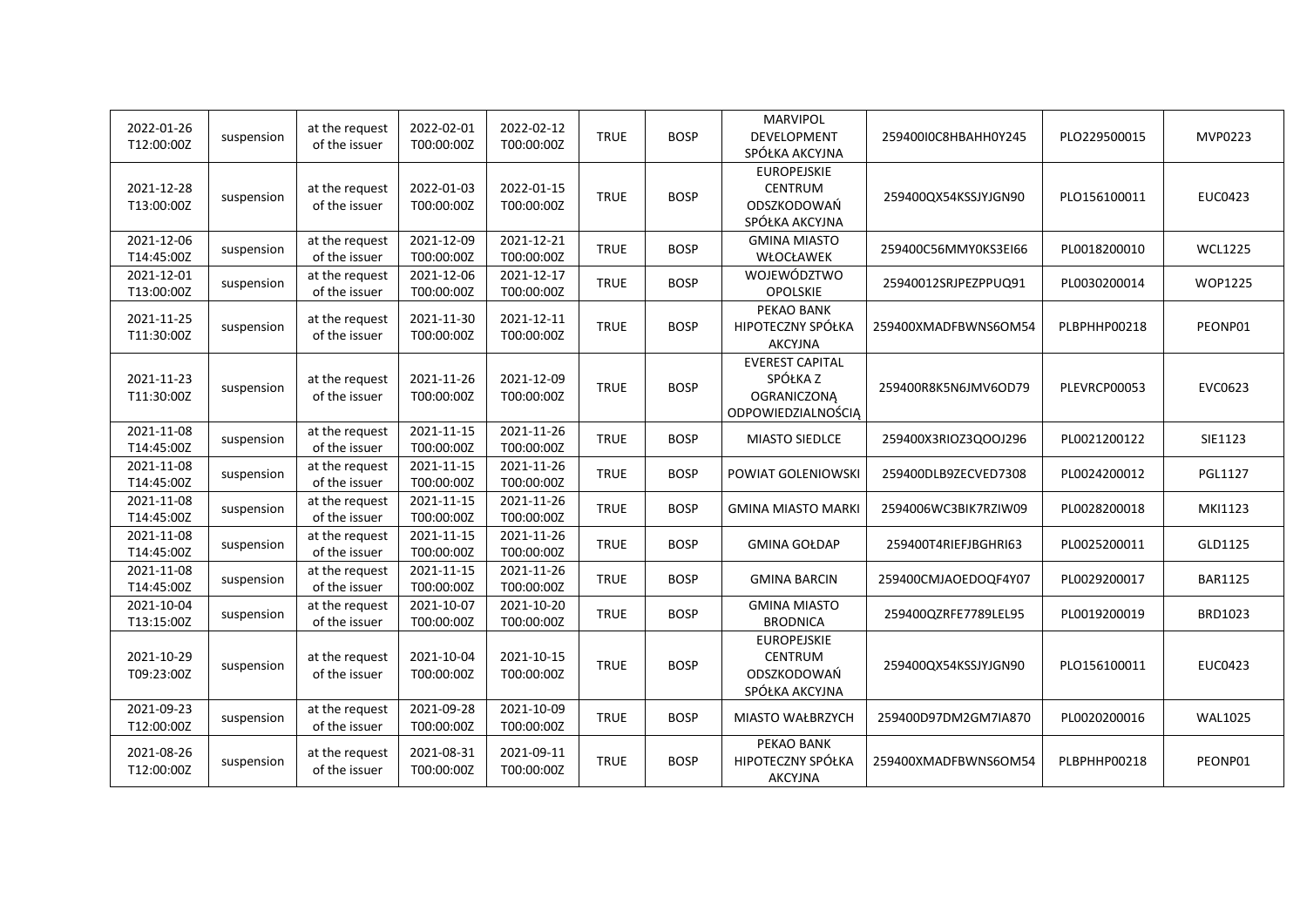| 2021-08-25<br>T12:00:00Z | suspension | at the request<br>of the issuer | 2021-08-30<br>T00:00:00Z | 2021-09-10<br>T00:00:00Z | <b>TRUE</b> | <b>BOSP</b> | <b>EVEREST CAPITAL</b><br>SPÓŁKA Z<br><b>OGRANICZONĄ</b><br>ODPOWIEDZIALNOŚCIĄ                  | 259400R8K5N6JMV6OD79 | PLEVRCP00061 | EV10923        |
|--------------------------|------------|---------------------------------|--------------------------|--------------------------|-------------|-------------|-------------------------------------------------------------------------------------------------|----------------------|--------------|----------------|
| 2021-08-25<br>T12:00:00Z | suspension | at the request<br>of the issuer | 2021-08-31<br>T00:00:00Z | 2021-09-11<br>T00:00:00Z | <b>TRUE</b> | <b>BOSP</b> | <b>GMINA PIŁA</b>                                                                               | 259400ZUE2EOFMIIRF70 | PL0026200010 | <b>PIA0922</b> |
| 2021-08-19<br>T11:00:00Z | suspension | at the request<br>of the issuer | 2021-08-23<br>T00:00:00Z | 2021-09-03<br>T00:00:00Z | <b>TRUE</b> | <b>BOSP</b> | <b>MIASTO WAŁBRZYCH</b>                                                                         | 259400D97DM2GM7IA870 | PL0020200032 | <b>WAL0925</b> |
| 2021-07-16<br>T10:45:00Z | suspension | at the request<br>of the issuer | 2021-07-22<br>T00:00:00Z |                          | <b>TRUE</b> | <b>BOSP</b> | <b>RONSON</b><br>DEVELOPMENT SE                                                                 | 259400RZYYJGHHA8QN32 | PLRNSER00193 | RON0123        |
| 2021-06-25<br>T11:00:00Z | suspension | at the request<br>of the issuer | 2021-07-02<br>T00:00:00Z | 2021-07-15<br>T00:00:00Z | <b>TRUE</b> | <b>BOSP</b> | <b>EUROPEJSKIE</b><br>CENTRUM<br>ODSZKODOWAŃ<br>SPÓŁKA AKCYJNA                                  | 259400QX54KSSJYJGN90 | PLO156100011 | EUC0423        |
| 2021-06-14<br>T13:00:00Z | suspension | at the request<br>of the issuer | 2021-06-17<br>T00:00:00Z | 2021-06-29<br>T00:00:00Z | <b>TRUE</b> | <b>BOSP</b> | <b>MARVIPOL</b><br><b>DEVELOPMENT</b><br>SPÓŁKA AKCYJNA                                         | 259400I0C8HBAHH0Y245 | PLMRVDV00029 | MVP0622        |
| 2021-06-14<br>T12:30:00Z | suspension | at the request<br>of the issuer | 2021-06-17<br>T00:00:00Z |                          | <b>TRUE</b> | <b>BOSP</b> | <b>GHELAMCO INVEST</b><br>SPÓŁKA Z<br><b>OGRANICZONĄ</b><br>ODPOWIEDZIALNOŚCIĄ                  | 259400VN6BRA1LM4ND23 | PLGHLMC00313 | GHE1221        |
| 2021-06-11<br>T12:30:00Z | suspension | at the request<br>of the issuer | 2021-06-17<br>T00:00:00Z |                          | <b>TRUE</b> | <b>BOSP</b> | <b>FABRYKI SPRZĘTU I</b><br>NARZĘDZI<br>GÓRNICZYCH GRUPA<br>KAPITAŁOWA FASING<br>SPÓŁKA AKCYJNA | 259400OJMUNLRRPNZK55 | PLFSING00036 | FSG0622        |
| 2021-05-28<br>T14:00:00Z | suspension | at the request<br>of the issuer | 2021-06-02<br>T00:00:00Z | 2021-06-15<br>T00:00:00Z | <b>TRUE</b> | <b>BOSP</b> | <b>MARVIPOL</b><br><b>DEVELOPMENT</b><br>SPÓŁKA AKCYJNA                                         | 259400XMADFBWNS6OM54 | PLMRVDV00037 | <b>MVP1222</b> |
| 2021-05-25<br>T11:45:00Z | suspension | at the request<br>of the issuer | 2021-05-28<br>T00:00:00Z | 2021-06-11<br>T00:00:00Z | <b>TRUE</b> | <b>BOSP</b> | PEKAO BANK<br>HIPOTECZNY SPÓŁKA<br>AKCYJNA                                                      | 259400XMADFBWNS6OM54 | PLBPHHP00218 | PEONP01        |
| 2021-05-21<br>T10:30:00Z | suspension | at the request<br>of the issuer | 2021-05-26<br>T00:00:00Z | 2021-06-09<br>T00:00:00Z | <b>TRUE</b> | <b>BOSP</b> | <b>EVEREST CAPITAL</b><br>SPÓŁKA Z<br><b>OGRANICZONĄ</b><br>ODPOWIEDZIALNOŚCIĄ                  | 259400R8K5N6JMV6OD79 | PLEVRCP00053 | EVC0623        |
| 2021-04-15<br>T10:45:00Z | suspension | at the request<br>of the issuer | 2021-04-20<br>T00:00:00Z | 2021-05-01<br>T00:00:00Z | <b>TRUE</b> | <b>BOSP</b> | MIASTO KRAKÓW                                                                                   | 259400XWM5B5P4ONAG56 | PL0023200039 | <b>KRA0423</b> |
| 2021-04-12<br>T10:30:00Z | suspension | at the request<br>of the issuer | 2021-04-14<br>T00:00:00Z | 2021-04-27<br>T00:00:00Z | <b>TRUE</b> | <b>BOSP</b> | <b>KREDYT INKASO</b><br>SPÓŁKA AKCYJNA                                                          | 259400XWM5B5P4ONAG56 | PLKRINK00253 | <b>KRI0423</b> |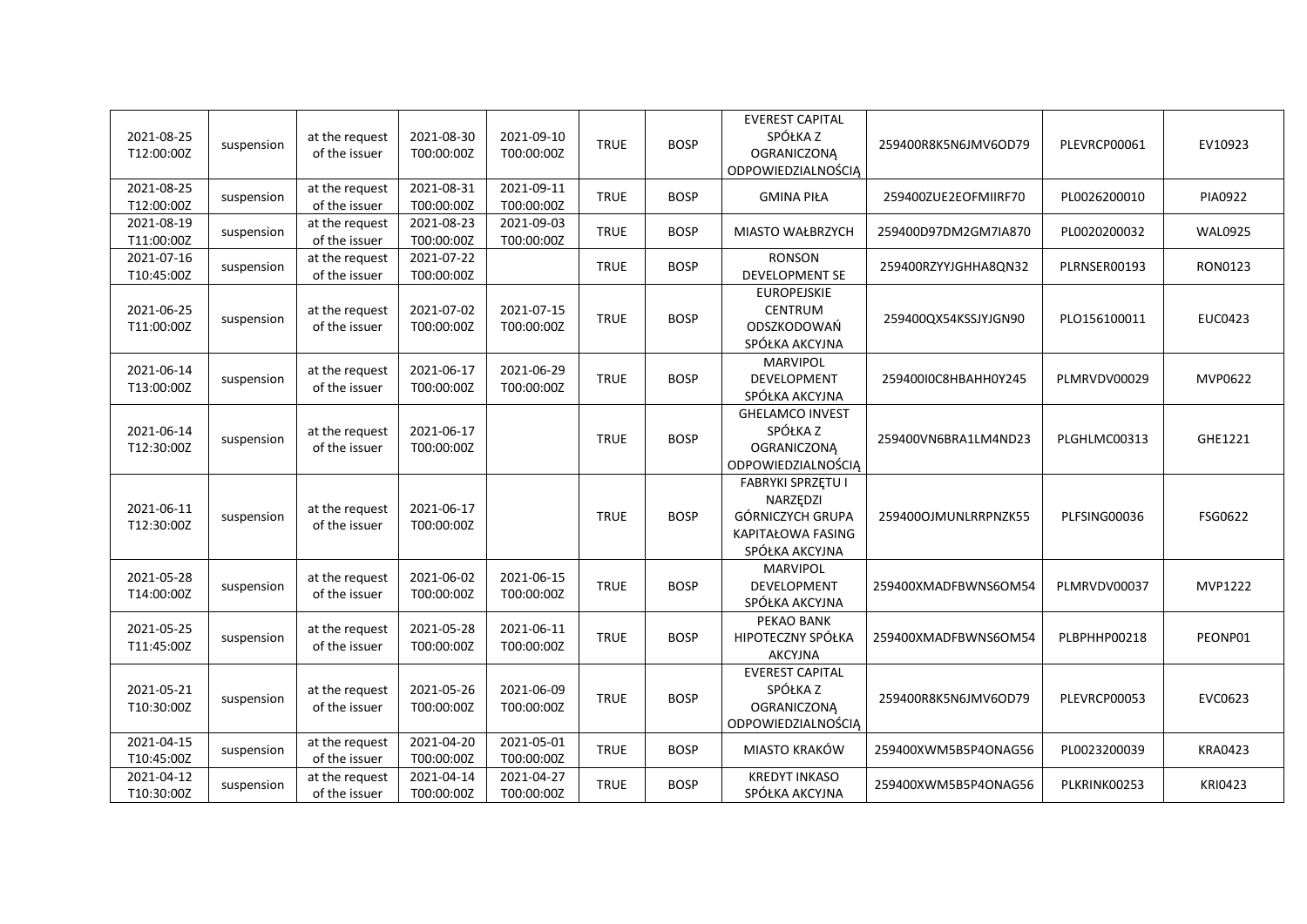| 2021-04-09<br>T10:30:00Z | suspension | at the request<br>of the issuer | 2021-04-14<br>T00:00:00Z |                          | <b>TRUE</b> | <b>BOSP</b> | UNIBEP SPÓŁKA<br><b>AKCYJNA</b>                                | 259400NHKOAE0QE60D41 | PLUNBEP00080 | UNI0621        |
|--------------------------|------------|---------------------------------|--------------------------|--------------------------|-------------|-------------|----------------------------------------------------------------|----------------------|--------------|----------------|
| 2021-03-31<br>T09:00:00Z | suspension | at the request<br>of the issuer | 2021-04-06<br>T00:00:00Z |                          | <b>TRUE</b> | <b>BOSP</b> | <b>ELEMENTAL HOLDING</b><br>SPÓŁKA AKCYJNA                     | 2594009DHJS77ZZDRW44 | PLELMTL00074 | EMT1021        |
| 2021-03-26<br>T14:00:00Z | suspension | at the request<br>of the issuer | 2021-03-31<br>T00:00:00Z | 2021-04-15<br>T00:00:00Z | <b>TRUE</b> | <b>BOSP</b> | <b>EUROPEJSKIE</b><br>CENTRUM<br>ODSZKODOWAŃ<br>SPÓŁKA AKCYJNA | 259400QX54KSSJYJGN90 | PLO156100011 | <b>EUC0423</b> |
| 2021-02-23<br>T14:00:00Z | suspension | at the request<br>of the issuer | 2021-02-26<br>T00:00:00Z | 2021-03-11<br>T00:00:00Z | <b>TRUE</b> | <b>BOSP</b> | PEKAO BANK<br>HIPOTECZNY SPÓŁKA<br><b>AKCYJNA</b>              | 259400XMADFBWNS6OM54 | PLBPHHP00218 | PEONP01        |
| 2021-02-15<br>T12:15:00Z | suspension | at the request<br>of the issuer | 2021-02-18<br>T00:00:00Z |                          | <b>TRUE</b> | <b>BOSP</b> | ARCTIC PAPER SPÓŁKA<br>AKCYJNA                                 | 2594000192UBLS9RJK55 | PLARTPR00038 | ATC0821        |
| 2021-01-21<br>T16:00:00Z | suspension | at the request<br>of the issuer | 2021-01-25<br>T00:00:00Z | 2021-02-05<br>T00:00:00Z | <b>TRUE</b> | <b>BOSP</b> | MARVIPOL<br>DEVELOPMENT<br>SPÓŁKA AKCYJNA                      | 259400I0C8HBAHH0Y245 | PLMRVPL00156 | MVP0821        |
| 2020-12-23<br>T10:30:00Z | suspension | at the request<br>of the issuer | 2020-12-30<br>T00:00:00Z | 2021-01-15<br>T00:00:00Z | <b>TRUE</b> | <b>BOSP</b> | <b>EUROPEJSKIE</b><br>CENTRUM<br>ODSZKODOWAŃ<br>SPÓŁKA AKCYJNA | 259400QX54KSSJYJGN90 | PLO156100011 | <b>EUC0423</b> |
| 2020-12-07<br>T14:15:00Z | suspension | at the request<br>of the issuer | 2020-12-08<br>T00:00:00Z | 2020-12-19<br>T00:00:00Z | <b>TRUE</b> | <b>BOSP</b> | <b>J.W.CONSTRUCTION</b><br>HOLDING SPÓŁKA<br><b>AKCYJNA</b>    | 259400HB4PFX2PA4BT83 | PLJWC0000126 | JW10522        |
| 2020-12-07<br>T14:15:00Z | suspension | at the request<br>of the issuer | 2020-12-08<br>T00:00:00Z | 2020-12-19<br>T00:00:00Z | <b>TRUE</b> | <b>BOSP</b> | J.W.CONSTRUCTION<br>HOLDING SPÓŁKA<br><b>AKCYJNA</b>           | 259400HB4PFX2PA4BT83 | PLJWC0000118 | <b>JWC0522</b> |
| 2020-11-25<br>T15:00:00Z | suspension | at the request<br>of the issuer | 2020-11-30<br>T00:00:00Z | 2020-12-11<br>T00:00:00Z | <b>TRUE</b> | <b>BOSP</b> | PEKAO BANK<br><b>HIPOTECZNY SPÓŁKA</b><br><b>AKCYJNA</b>       | 259400XMADFBWNS6OM54 | PLBPHHP00218 | PEONP01        |
| 2020-11-13<br>T11:30:00Z | suspension | at the request<br>of the issuer | 2020-11-18<br>T00:00:00Z |                          | <b>TRUE</b> | <b>BOSP</b> | VANTAGE<br>DEVELOPMENT<br>SPÓŁKA AKCYJNA                       | 259400EV3V1EI11FS544 | PLVTGDL00150 | VTG0521        |
| 2020-11-06<br>T14:00:00Z | suspension | at the request<br>of the issuer | 2020-11-13<br>T00:00:00Z | 2020-11-26<br>T00:00:00Z | <b>TRUE</b> | <b>BOSP</b> | POWIAT GOLENIOWSKI                                             | 259400DLB9ZECVED7308 | PL0024200012 | <b>PGL1127</b> |
| 2020-11-06<br>T14:00:00Z | suspension | at the request<br>of the issuer | 2020-11-13<br>T00:00:00Z | 2020-11-26<br>T00:00:00Z | <b>TRUE</b> | <b>BOSP</b> | <b>GMINA BARCIN</b>                                            | 259400CMJAOEDOQF4Y07 | PL0029200017 | <b>BAR1125</b> |
| 2020-11-06<br>T14:00:00Z | suspension | at the request<br>of the issuer | 2020-11-13<br>T00:00:00Z | 2020-11-26<br>T00:00:00Z | <b>TRUE</b> | <b>BOSP</b> | MIASTO SIEDLCE                                                 | 259400X3RIOZ3QOOJ296 | PL0021200122 | SIE1123        |
| 2020-11-06<br>T14:00:00Z | suspension | at the request<br>of the issuer | 2020-11-13<br>T00:00:00Z | 2020-11-26<br>T00:00:00Z | <b>TRUE</b> | <b>BOSP</b> | <b>MIASTO MARKI</b>                                            | 2594006WC3BIK7RZIW09 | PL0028200018 | MKI1123        |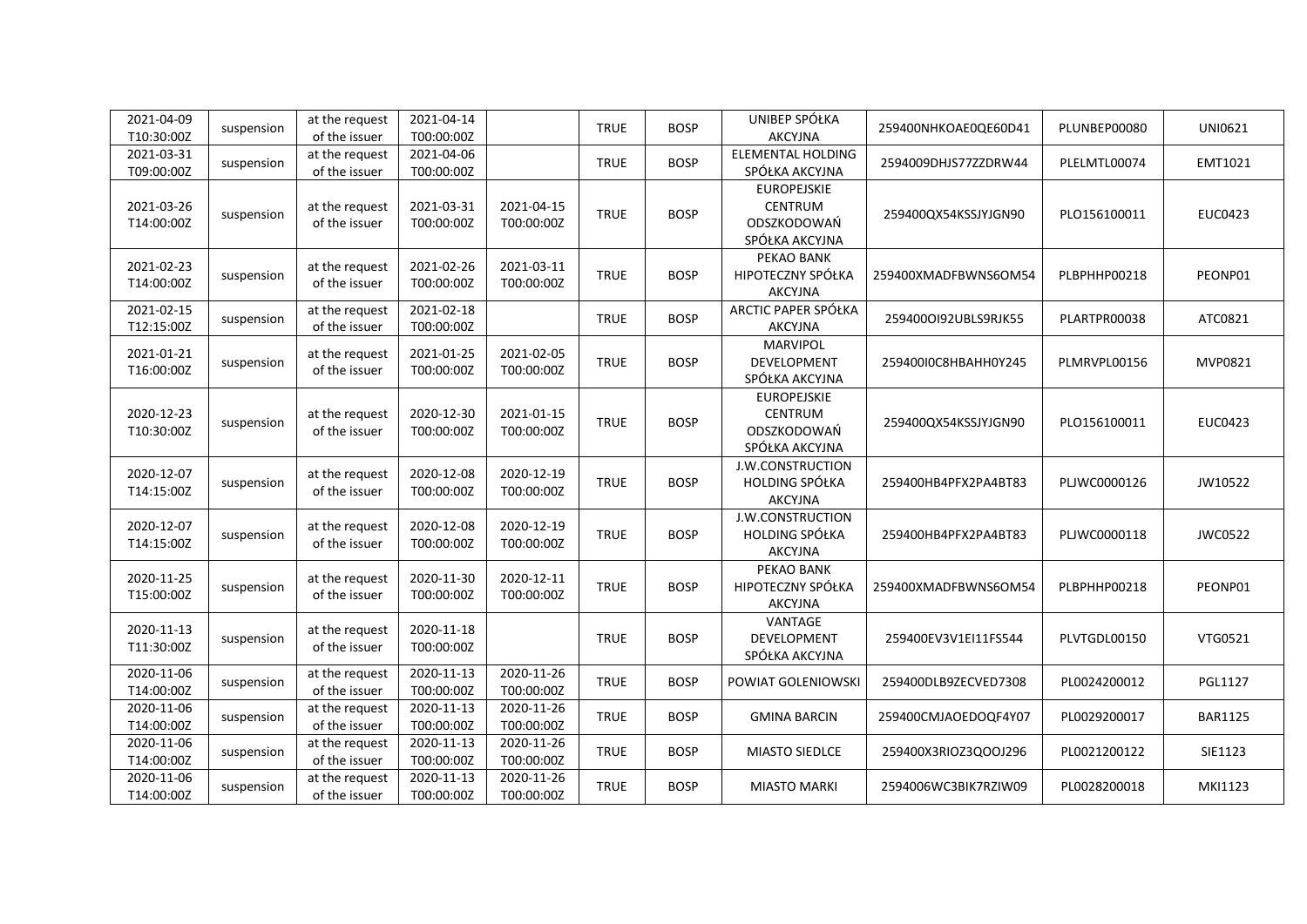| 2020-11-02<br>T14:10:00Z | suspension | at the request<br>of the issuer                                                    | 2020-11-03<br>T00:00:00Z | 2020-11-17<br>T00:00:00Z | <b>TRUE</b> | <b>BOSP</b> | JHM DEVELOPMENT<br>SPÓŁKA AKCYJNA                                             | 2594006PXI6Q27797591 | PLJHMDL00026 | JHM0821        |
|--------------------------|------------|------------------------------------------------------------------------------------|--------------------------|--------------------------|-------------|-------------|-------------------------------------------------------------------------------|----------------------|--------------|----------------|
| 2020-10-29<br>T13:30:00Z | suspension | at the request<br>of the issuer                                                    | 2020-11-03<br>T00:00:00Z | 2020-11-17<br>T00:00:00Z | <b>TRUE</b> | <b>BOSP</b> | J.W. CONSTRUCTION<br><b>HOLDING SPÓŁKA</b><br><b>AKCYJNA</b>                  | 259400HB4PFX2PA4BT83 | PLJWC0000126 | JW10522        |
| 2020-10-27<br>T11:35:00Z | suspension | In<br>consideration<br>of the interest<br>and safety of<br>trading<br>participants | 2020-10-27<br>T11:35:00Z | 2020-10-28<br>T00:00:00Z | <b>TRUE</b> | <b>BOSP</b> | <b>KREDYT INKASO</b><br>SPÓŁKA AKCYJNA                                        | 259400XWM5B5P4ONAG56 | PLKRINK00253 | <b>KRI0423</b> |
| 2020-10-26<br>T14:40:00Z | suspension | at the request<br>of the issuer                                                    | 2020-10-29<br>T00:00:00Z | 2020-11-10<br>T00:00:00Z | <b>TRUE</b> | <b>BOSP</b> | DEKPOL SPÓŁKA<br>AKCYJNA                                                      | 259400GG96T088V4UG60 | PLDEKPL00081 | <b>DKP0321</b> |
| 2020-10-12<br>T12:30:00Z | suspension | at the request<br>of the issuer                                                    | 2020-10-15<br>T00:00:00Z |                          | <b>TRUE</b> | <b>BOSP</b> | VANTAGE<br>DEVELOPMENT<br>SPÓŁKA AKCYJNA                                      | 259400EV3V1EI11FS544 | PLVTGDL00176 | VTG1022        |
| 2020-10-05<br>T12:45:00Z | suspension | at the request<br>of the issuer                                                    | 2020-10-07<br>T00:00:00Z | 2020-10-20<br>T00:00:00Z | <b>TRUE</b> | <b>BOSP</b> | <b>GMINA MIASTO</b><br><b>BRODNICA</b>                                        | 259400QZRFE7789LEL95 | PL0019200019 | BRD1023        |
| 2020-10-05<br>T12:45:00Z | suspension | at the request<br>of the issuer                                                    | 2020-10-06<br>T00:00:00Z | 2020-10-17<br>T00:00:00Z | <b>TRUE</b> | <b>BOSP</b> | ELEMENTAL HOLDING<br>SPÓŁKA AKCYJNA                                           | 2594009DHJS77ZZDRW44 | PLELMTL00074 | EMT1021        |
| 2020-10-01<br>T14:45:00Z | suspension | In<br>consideration<br>of the interest<br>and safety of<br>trading<br>participants | 2020-10-01<br>T00:00:00Z |                          | <b>TRUE</b> | <b>BOSP</b> | RCI LEASING SPÓŁKA Z<br><b>OGRANICZONĄ</b><br>ODPOWIEDZIALNOŚCIĄ              | 259400WRD7NZK1KRMY81 | PLRCILP00014 | <b>RCI1220</b> |
| 2020-09-30<br>T14:15:00Z | suspension | at the request<br>of the issuer                                                    | 2020-10-02<br>T00:00:00Z | 2020-10-15<br>T00:00:00Z | <b>TRUE</b> | <b>BOSP</b> | <b>EUROPEJSKIE</b><br>CENTRUM<br>ODSZKODOWAŃ<br>SPÓŁKA AKCYJNA                | 259400QX54KSSJYJGN90 | PLO156100011 | <b>EUC0423</b> |
| 2020-09-22<br>T13:00:00Z | suspension | at the request<br>of the issuer                                                    | 2020-09-24<br>T00:00:00Z |                          | <b>TRUE</b> | <b>BOSP</b> | GEO, MIESZKANIE I<br>DOM SPÓŁKA Z<br><b>OGRANICZONĄ</b><br>ODPOWIEDZIALNOŚCIĄ | 259400KWGE9YN2CIKX58 | PLGEOMD00023 | GEO0421        |
| 2020-09-02<br>T11:30:00Z | suspension | at the request<br>of the issuer                                                    | 2020-09-03<br>T00:00:00Z |                          | <b>TRUE</b> | <b>BOSP</b> | <b>I2 DEVELOPMENT</b><br>SPÓŁKA AKCYJNA                                       | 259400H1EO50UI8PF623 | PLI2DVL00089 | I2D0321        |
| 2020-08-26<br>T12:30:00Z | suspension | at the request<br>of the issuer                                                    | 2020-08-31<br>T00:00:00Z | 2020-09-11<br>T00:00:00Z | <b>TRUE</b> | <b>BOSP</b> | PEKAO BANK<br>HIPOTECZNY SPÓŁKA<br>AKCYJNA                                    | 259400XMADFBWNS6OM54 | PLBPHHP00218 | PEONP01        |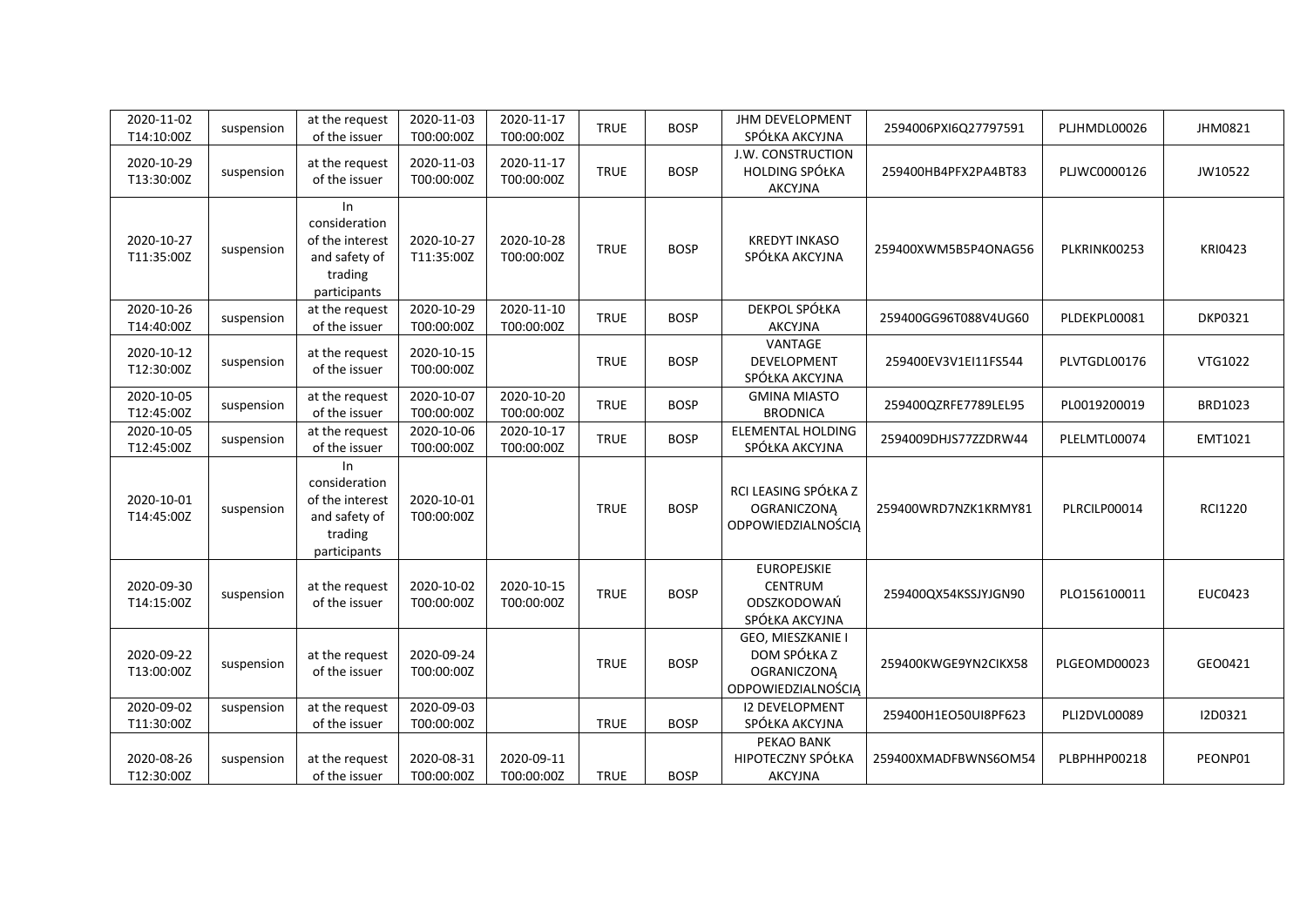| 2020-08-24<br>T12:00:00Z | suspension | at the request<br>of the issuer                                                    | 2020-08-31<br>T00:00:00Z | 2020-09-11<br>T00:00:00Z | <b>TRUE</b> | <b>BOSP</b> | <b>GMINA PIŁA</b>                                           | 259400ZUE2EOFMIIRF70 | PL0026200010 | PIA0922        |
|--------------------------|------------|------------------------------------------------------------------------------------|--------------------------|--------------------------|-------------|-------------|-------------------------------------------------------------|----------------------|--------------|----------------|
| 2020-08-17<br>T14:00:00Z | suspension | at the request<br>of the issuer                                                    | 2020-08-20<br>T00:00:00Z | 2020-09-01<br>T00:00:00Z | <b>TRUE</b> | <b>BOSP</b> | ARCTIC PAPER SPÓŁKA<br><b>AKCYJNA</b>                       | 2594000192UBLS9RJK55 | PLARTPR00038 | ATC0821        |
| 2020-08-14<br>T10:00:00Z | suspension | at the request<br>of the issuer                                                    | 2020-08-04<br>T00:00:00Z | 2020-08-18<br>T00:00:00Z | <b>TRUE</b> | <b>BOSP</b> | JHM DEVELOPMENT<br>SPÓŁKA AKCYJNA                           | 2594006PXI6Q27797591 | PLJHMDL00026 | JHM0821        |
| 2020-07-31<br>T10:00:00Z | suspension | at the request<br>of the issuer                                                    | 2020-08-04<br>T00:00:00Z | 2020-08-15<br>T00:00:00Z | <b>TRUE</b> | <b>BOSP</b> | <b>JHM DEVELOPMENT</b><br>SPÓŁKA AKCYJNA                    | 2594006PXI6Q27797591 | PLJHMDL00026 | JHM0821        |
| 2020-07-02<br>T09:00:00Z | suspension | at the request<br>of the issuer                                                    | 2020-07-08<br>T00:00:00Z | 2020-07-21<br>T00:00:00Z | <b>TRUE</b> | <b>BOSP</b> | DEVELIA SPÓŁKA<br><b>AKCYJNA</b>                            | 259400HUJAX3D4W3RL34 | PLLCCRP00157 | <b>DVL1022</b> |
| 2020-06-15<br>T12:30:00Z | suspension | at the request<br>of the issuer                                                    | 2020-06-18<br>T00:00:00Z | 2020-06-30<br>T00:00:00Z | <b>TRUE</b> | <b>BOSP</b> | <b>MARVIPOL</b><br>DEVELOPMENT<br>SPÓŁKA AKCYJNA            | 259400I0C8HBAHH0Y245 | PLMRVDV00029 | MVP0622        |
| 2020-06-01<br>T13:15:00Z | suspension | at the request<br>of the issuer                                                    | 2020-06-02<br>T00:00:00Z | 2020-06-13<br>T00:00:00Z | <b>TRUE</b> | <b>BOSP</b> | J.W.CONSTRUCTION<br><b>HOLDING SPÓŁKA</b><br><b>AKCYJNA</b> | 259400HB4PFX2PA4BT83 | PLJWC0000118 | <b>JWC0522</b> |
| 2020-06-01<br>T11:10:00Z | suspension | in<br>consideration<br>of the interest<br>and safety of<br>trading<br>participants | 2020-06-01<br>T00:00:00Z | 2020-06-02<br>T00:00:00Z | <b>TRUE</b> | <b>BOSP</b> | J.W.CONSTRUCTION<br><b>HOLDING SPÓŁKA</b><br><b>AKCYJNA</b> | 259400HB4PFX2PA4BT83 | PLJWC0000126 | JWC1120        |
| 2020-06-01<br>T07:00:00Z | suspension | at the request<br>of the issuer                                                    | 2020-06-01<br>T00:00:00Z | 2020-06-02<br>T00:00:00Z | <b>TRUE</b> | <b>BOSP</b> | J.W.CONSTRUCTION<br><b>HOLDING SPÓŁKA</b><br><b>AKCYJNA</b> | 259400HB4PFX2PA4BT83 | PLJWC0000118 | JWC0620        |
| 2020-05-15<br>T13:45:00Z | suspension | at the request<br>of the issuer                                                    | 2020-05-20<br>T00:00:00Z | 2020-05-22<br>T00:00:00Z | <b>TRUE</b> | <b>BOSP</b> | J.W.CONSTRUCTION<br>HOLDING SPÓŁKA<br><b>AKCYJNA</b>        | 259400HB4PFX2PA4BT83 | PLJWC0000118 | <b>JWC0520</b> |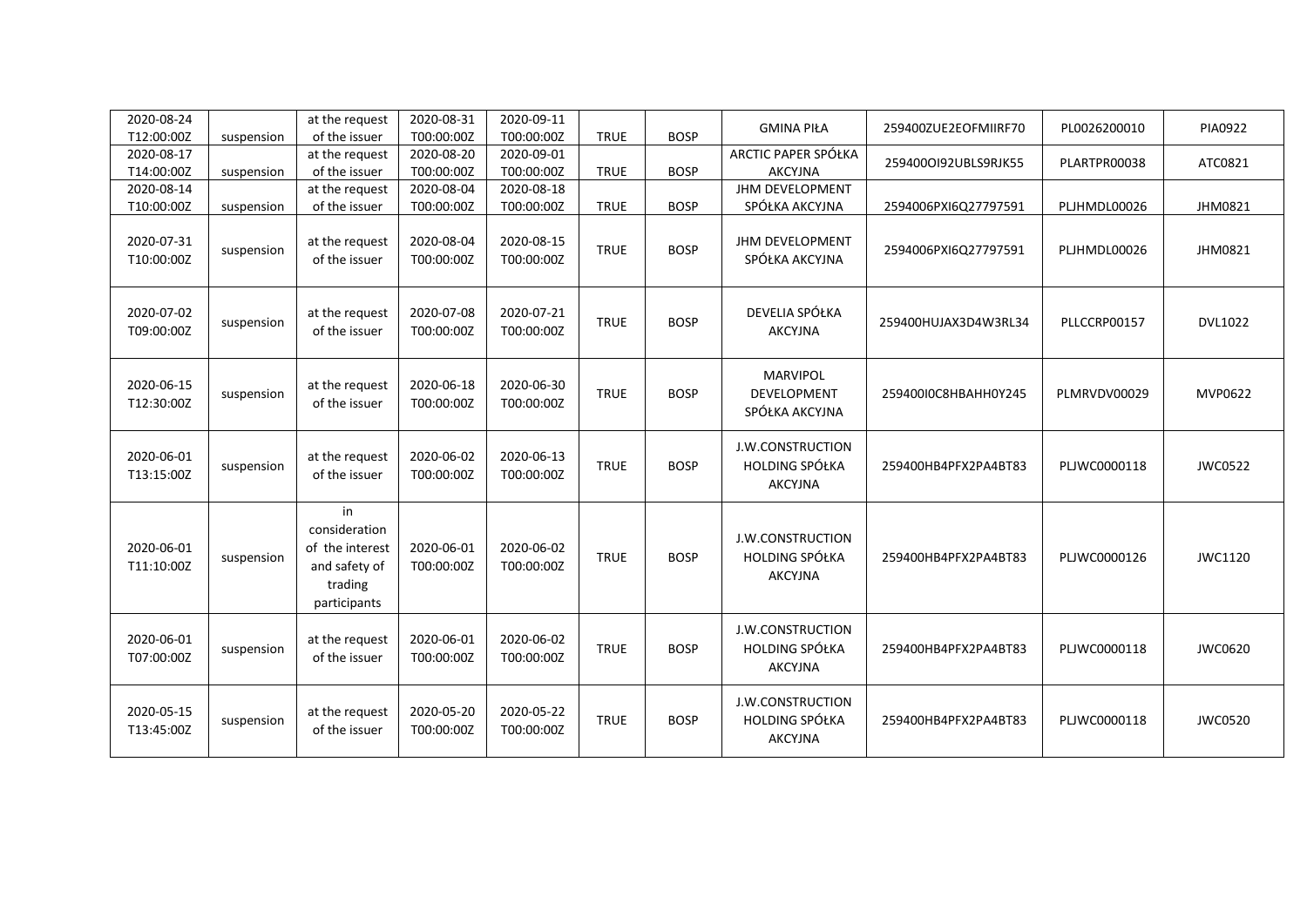| 2020-05-13<br>T10:00:00Z | suspension | at the request<br>of the issuer | 2020-05-18<br>T00:00:00Z |                          | <b>TRUE</b> | <b>BOSP</b> | <b>BIOGENED SPÓŁKA</b><br><b>AKCYJNA</b>                                               | 259400JPC8O2DFHO9887 | PLBIOGN00034 | <b>BGD0920</b> |
|--------------------------|------------|---------------------------------|--------------------------|--------------------------|-------------|-------------|----------------------------------------------------------------------------------------|----------------------|--------------|----------------|
| 2020-04-30<br>T13:30:00Z | suspension | at the request<br>of the issuer | 2020-05-04<br>T00:00:00Z | 2020-05-15<br>T00:00:00Z | <b>TRUE</b> | <b>BOSP</b> | <b>JHM DEVELOPMENT</b><br>SPÓŁKA AKCYJNA                                               | 2594006PXI6Q27797591 | PLJHMDL00026 | JHM0821        |
| 2020-04-16<br>T13:30:00Z | suspension | at the request<br>of the issuer | 2020-04-20<br>T00:00:00Z | 2020-05-01<br>T00:00:00Z | <b>TRUE</b> | <b>BOSP</b> | MIASTO KRAKÓW                                                                          | 259400JQX2DV1P0AEY51 | PL0023200039 | <b>KRA0423</b> |
| 2020-04-14<br>T11:00:00Z | suspension | at the request<br>of the issuer | 2020-04-16<br>T00:00:00Z |                          | <b>TRUE</b> | <b>BOSP</b> | COMP SPÓŁKA<br><b>AKCYJNA</b>                                                          | 259400785DUNUE4FAZ21 | PLCMP000066  | <b>CMP0720</b> |
| 2020-03-25<br>T16:00:00Z | suspension | at the request<br>of the issuer | 2020-03-26<br>T00:00:00Z | 2020-04-07<br>T00:00:00Z | <b>TRUE</b> | <b>BOSP</b> | GEO, MIESZKANIE I<br>DOM SPÓŁKA Z<br><b>OGRANICZONĄ</b><br>ODPOWIEDZIALNOŚCIĄ          | 259400KWGE9YN2CIKX58 | PLGEOMD00023 | GEO0421        |
| 2020-03-10<br>T11:45:00Z | suspension | at the request<br>of the issuer | 2020-03-18<br>T00:00:00Z |                          | <b>TRUE</b> | <b>BOSP</b> | <b>BENEFIT PARTNERS</b><br>SPÓŁKA Z<br><b>OGRANICZONA</b><br><b>ODPOWIEDZIALNOŚCIĄ</b> | 259400WXQLZ5KUB8IM97 | PLBNFPR00018 | <b>BNF0621</b> |
| 2020-03-10<br>T11:45:00Z | suspension | at the request<br>of the issuer | 2020-03-19<br>T00:00:00Z |                          | <b>TRUE</b> | <b>BOSP</b> | <b>BENEFIT PARTNERS</b><br>SPÓŁKA Z<br><b>OGRANICZONĄ</b><br>ODPOWIEDZIALNOŚCIĄ        | 259400WXQLZ5KUB8IM97 | PLBNFPR00034 | <b>BNF0322</b> |
| 2020-02-28<br>T14:00:00Z | suspension | at the request<br>of the issuer | 2020-03-03<br>T00:00:00Z |                          | <b>TRUE</b> | <b>BOSP</b> | <b>BENEFIT PARTNERS</b><br>SPÓŁKA Z<br><b>OGRANICZONĄ</b><br>ODPOWIEDZIALNOŚCIĄ        | 259400WXQLZ5KUB8IM97 | PLBNFPR00026 | <b>BNF1221</b> |
| 2020-02-24<br>T14:40:00Z | suspension | at the request<br>of the issuer | 2020-02-27<br>T00:00:00Z | 2020-03-11<br>T00:00:00Z | <b>TRUE</b> | <b>BOSP</b> | PEKAO BANK<br>HIPOTECZNY SPÓŁKA<br><b>AKCYJNA</b>                                      | 259400XMADFBWNS6OM54 | PLBPHHP00218 | PEONP01        |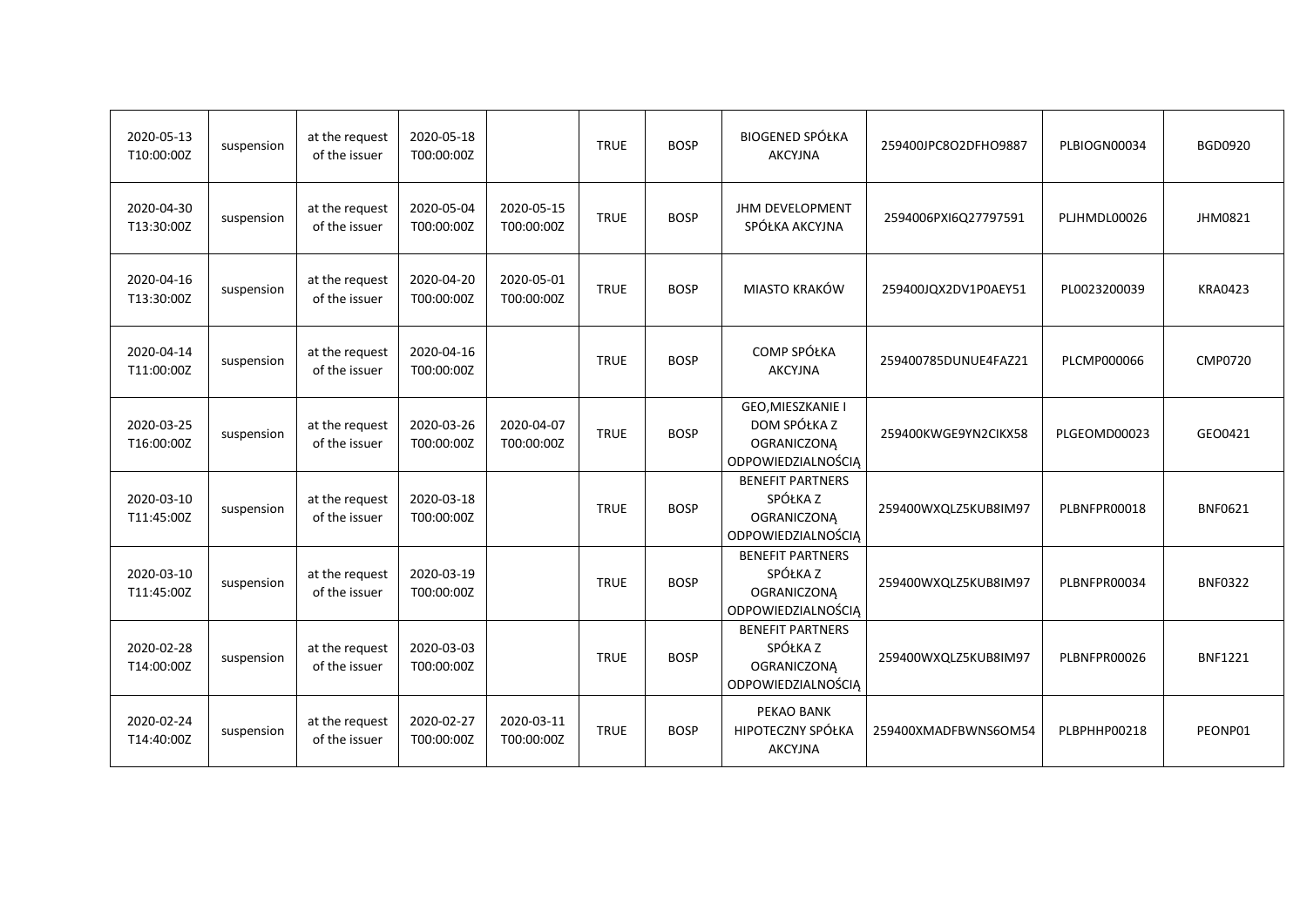| 2020-02-14<br>T14:40:00Z | suspension | at the request<br>of the issuer | 2020-02-19<br>T00:00:00Z |                          | <b>TRUE</b> | <b>BOSP</b> | VANTAGE<br><b>DEVELOPMENT</b><br>SPÓŁKA AKCYJNA                                 | 259400EV3V1EI11FS544 | PLVTGDL00135 | VTG0520        |
|--------------------------|------------|---------------------------------|--------------------------|--------------------------|-------------|-------------|---------------------------------------------------------------------------------|----------------------|--------------|----------------|
| 2020-02-13<br>T16:10:00Z | suspension | at the request<br>of the issuer | 2020-02-20<br>T00:00:00Z | 2020-03-03<br>T00:00:00Z | <b>TRUE</b> | <b>BOSP</b> | ARCTIC PAPER SPÓŁKA<br><b>AKCYJNA</b>                                           | 2594000192UBLS9RJK55 | PLARTPR00038 | ATC0821        |
| 2020-02-13<br>T16:10:00Z | suspension | at the request<br>of the issuer | 2020-02-17<br>T00:00:00Z |                          | <b>TRUE</b> | <b>BOSP</b> | MCI CAPITAL SPÓŁKA<br><b>AKCYJNA</b>                                            | 259400I4F7U277H0DW50 | PLMCIMG00251 | MCI0321        |
| 2020-01-31<br>T14:30:00Z | suspension | at the request<br>of the issuer | 2020-02-04<br>T00:00:00Z | 2020-02-15<br>T00:00:00Z | <b>TRUE</b> | <b>BOSP</b> | JHM DEVELOPMENT<br>SPÓŁKA AKCYJNA                                               | 2594006PXI6Q27797591 | PLJHMDL00026 | JHM0821        |
| 2020-01-10<br>T08:20:00Z | suspension | at the request<br>of the issuer | 2020-01-14<br>T00:00:00Z |                          | <b>TRUE</b> | <b>BOSP</b> | P.A.NOVA SPÓŁKA<br><b>AKCYJNA</b>                                               | 2594008TBOIVL14UFL47 | PLPANVA00047 | <b>NVA0420</b> |
| 2019-12-20<br>T15:00:00Z | suspension | at the request<br>of the issuer | 2019-12-20<br>T00:00:00Z |                          | <b>TRUE</b> | <b>BOSP</b> | <b>MEYRA GROUP</b><br>SPÓŁKA AKCYJNA                                            | 259400411Q9OBZVWTD02 | PLMDRT000027 | MED0420        |
| 2019-12-12<br>T12:00:00Z | suspension | at the request<br>of the issuer | 2019-12-13<br>T00:00:00Z |                          | <b>TRUE</b> | <b>BOSP</b> | AMERICAN HEART OF<br>POLAND SPÓŁKA<br><b>AKCYJNA</b>                            | 259400ZBEUF2MC2GWK12 | PLAMRHP00042 | AHP0622        |
| 2019-12-06<br>T15:30:00Z | suspension | at the request<br>of the issuer | 2019-12-11<br>T00:00:00Z |                          | <b>TRUE</b> | <b>BOSP</b> | PRIME CAR<br><b>MANAGEMENT</b><br>SPÓŁKA AKCYJNA                                | 259400OBLVCAD26XMY18 | PLPRMCM00055 | <b>PCM1220</b> |
| 2019-11-28<br>T15:30:00Z | suspension | at the request<br>of the issuer | 2019-12-03<br>T00:00:00Z | 2019-12-14<br>T00:00:00Z | <b>TRUE</b> | <b>BOSP</b> | <b>BENEFIT PARTNERS</b><br>SPÓŁKA Z<br><b>OGRANICZONĄ</b><br>ODPOWIEDZIALNOŚCIĄ | 259400WXQLZ5KUB8IM97 | PLBNFPR00026 | <b>BNF1221</b> |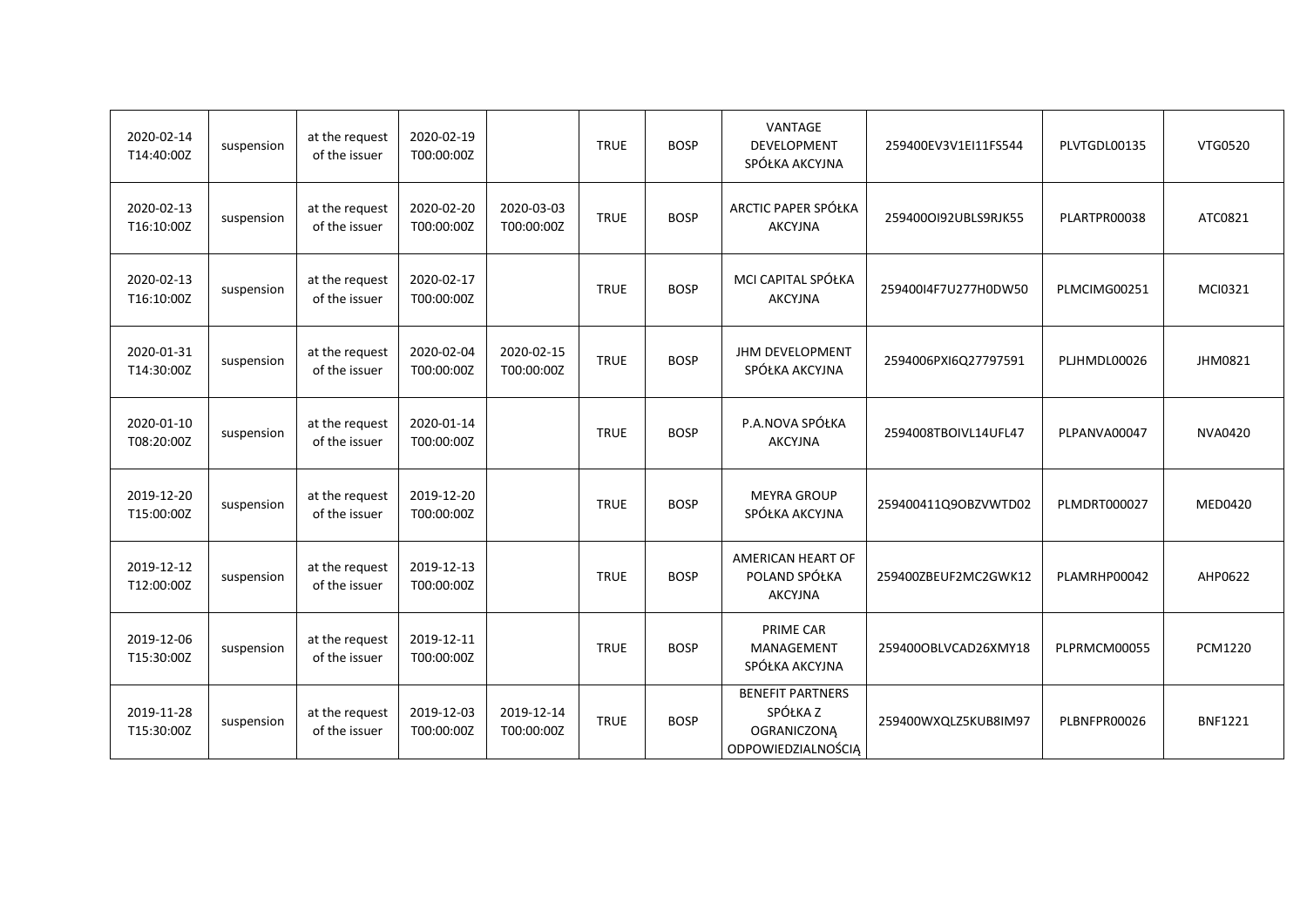| 2019-11-25<br>T15:10:00Z | suspension | at the request<br>of the issuer | 2019-11-28<br>T00:00:00Z | 2019-12-11<br>T00:00:00Z | <b>TRUE</b> | <b>BOSP</b> | PEKAO BANK<br>HIPOTECZNY SPÓŁKA<br><b>AKCYJNA</b>            | 259400XMADFBWNS6OM54 | PLBPHHP00218   | PEONP01        |
|--------------------------|------------|---------------------------------|--------------------------|--------------------------|-------------|-------------|--------------------------------------------------------------|----------------------|----------------|----------------|
| 2019-11-22<br>T16:00:00Z | suspension | at the request<br>of the issuer | 2019-11-27<br>T00:00:00Z |                          | <b>TRUE</b> | <b>BOSP</b> | <b>VICTORIA DOM</b><br>SPÓŁKA AKCYJNA                        | 259400OLCMZ0H0DLS851 | PLVCTDM00058   | VID0621        |
| 2019-10-30<br>T15:00:00Z | suspension | at the request<br>of the issuer | 2019-11-04<br>T00:00:00Z | 2019-11-16<br>T00:00:00Z | <b>TRUE</b> | <b>BOSP</b> | <b>J.W. CONSTRUCTION</b><br>HOLDING SPÓŁKA<br><b>AKCYJNA</b> | 259400HB4PFX2PA4BT83 | PLJWC0000126   | JWC1120        |
| 2019-10-29<br>T15:00:00Z | suspension | at the request<br>of the issuer | 2019-10-31<br>T00:00:00Z | 2019-11-15<br>T00:00:00Z | <b>TRUE</b> | <b>BOSP</b> | <b>JHM DEVELOPMENT</b><br>SPÓŁKA AKCYJNA                     | 2594006PXI6Q27797591 | PLJHMDL00026   | JHM0821        |
| 2019-10-24<br>T14:30:00Z | suspension | at the request<br>of the issuer | 2019-12-11<br>T00:00:00Z | 2019-12-21<br>T00:00:00Z | <b>TRUE</b> | <b>BOSP</b> | <b>GMINA MIASTO</b><br>WŁOCŁAWEK                             | 259400C56MMY0KS3EI66 | PL0018200028   | <b>WCL1220</b> |
| 2019-10-24<br>T14:30:00Z | suspension | at the request<br>of the issuer | 2019-12-04<br>T00:00:00Z | 2019-12-17<br>T00:00:00Z | <b>TRUE</b> | <b>BOSP</b> | WOJEWÓDZTWO<br><b>OPOLSKIE</b>                               | 25940012SRJPEZPPUQ91 | PL0030200014   | <b>WOP1225</b> |
| 2019-10-17<br>T10:00:00Z | suspension | at the request<br>of the issuer | 2019-10-21<br>T00:00:00Z |                          | <b>TRUE</b> | <b>BOSP</b> | M.W.TRADE SPÓŁKA<br><b>AKCYJNA</b>                           | 259400CFS72KTCP2L584 | PL00MWTRD00229 | MWT0921        |
| 2019-10-08<br>T14:15:00Z | suspension | at the request<br>of the issuer | 2019-11-13<br>T00:00:00Z | 2019-11-26<br>T00:00:00Z | <b>TRUE</b> | <b>BOSP</b> | <b>MIASTO MARKI</b>                                          | 2594006WC3BIK7RZIW09 | PL0028200018   | MKI1123        |
| 2019-10-07<br>T14:00:00Z | suspension | at the request<br>of the issuer | 2019-10-09<br>T00:00:00Z |                          | <b>TRUE</b> | <b>BOSP</b> | ALIOR BANK SPÓŁKA<br><b>AKCYJNA</b>                          | 259400QHDOZWMJ103294 | PLMRTMB00034   | ALR1022        |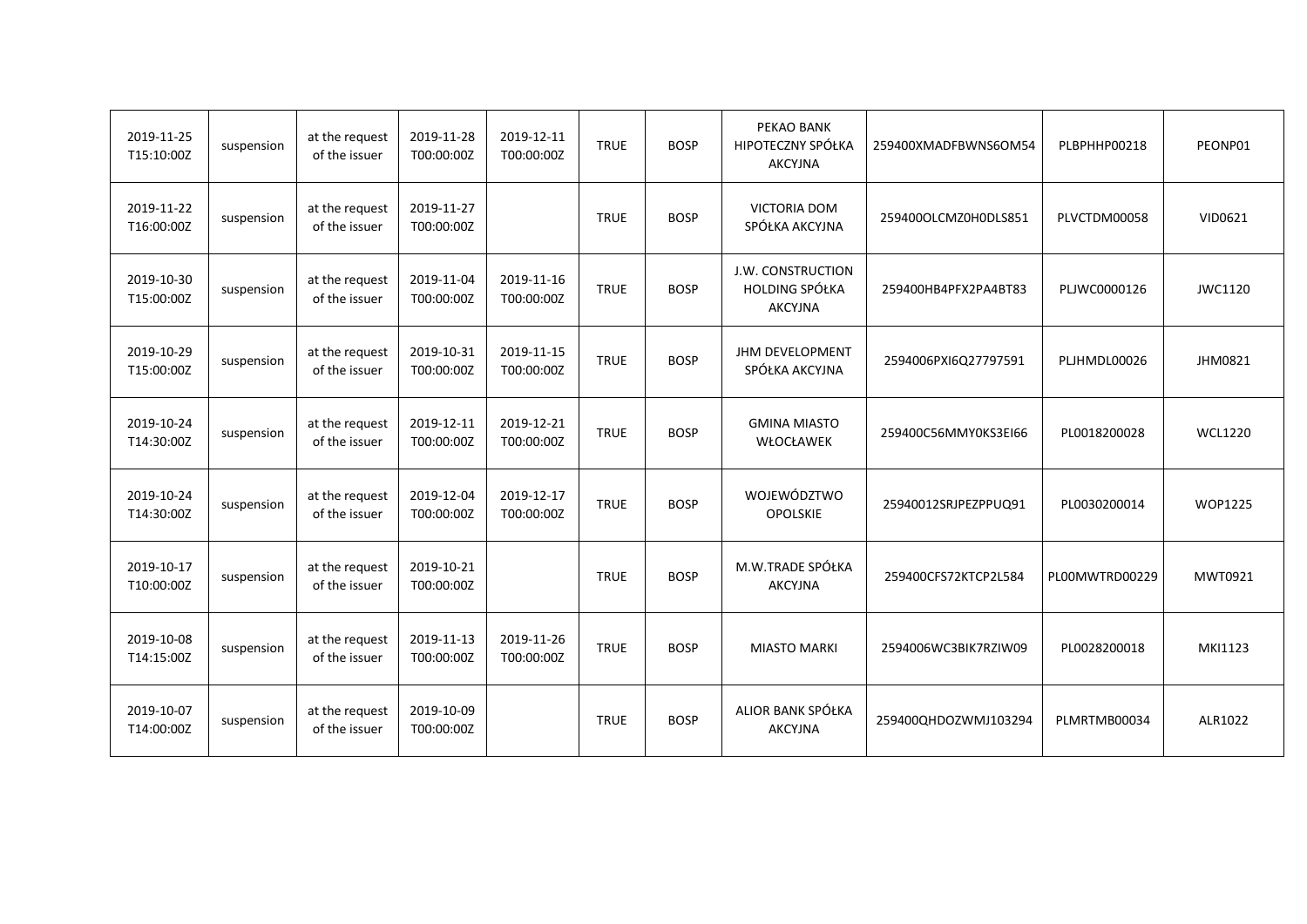| 2019-09-30<br>T14:00:00Z | suspension | at the request<br>of the issuer | 2019-10-03<br>T00:00:00Z |                          | <b>TRUE</b> | <b>BOSP</b> | M.W.TRADE SPÓŁKA<br><b>AKCYJNA</b>                | 259400CFS72KTCP2L584 | PLMWTRD00211 | MWT0820        |
|--------------------------|------------|---------------------------------|--------------------------|--------------------------|-------------|-------------|---------------------------------------------------|----------------------|--------------|----------------|
| 2019-09-30<br>T14:00:00Z | suspension | at the request<br>of the issuer | 2019-10-03<br>T00:00:00Z |                          | <b>TRUE</b> | <b>BOSP</b> | M.W.TRADE SPÓŁKA<br><b>AKCYJNA</b>                | 259400CFS72KTCP2L584 | PLMWTRD00203 | MWT0720        |
| 2019-09-27<br>T13:00:00Z | suspension | at the request<br>of the issuer | 2019-11-13<br>T00:00:00Z | 2019-11-26<br>T00:00:00Z | <b>TRUE</b> | <b>BOSP</b> | POWIAT GOLENIOWSKI                                | 259400DLB9ZECVED7308 | PL0024200012 | <b>PGL1127</b> |
| 2019-09-27<br>T13:00:00Z | suspension | at the request<br>of the issuer | 2019-11-13<br>T00:00:00Z | 2019-11-26<br>T00:00:00Z | <b>TRUE</b> | <b>BOSP</b> | <b>GMINA BARCIN</b>                               | 259400CMJAOEDOQF4Y07 | PL0029200017 | <b>BAR1125</b> |
| 2019-09-27<br>T13:00:00Z | suspension | at the request<br>of the issuer | 2019-11-13<br>T00:00:00Z | 2019-11-26<br>T00:00:00Z | <b>TRUE</b> | <b>BOSP</b> | <b>MIASTO SIEDLCE</b>                             | 259400X3RIOZ3QOOJ296 | PL0021200122 | SIE1123        |
| 2019-09-05<br>T12:30:00Z | suspension | at the request<br>of the issuer | 2019-09-10<br>T00:00:00Z | 2019-09-21<br>T00:00:00Z | <b>TRUE</b> | <b>BOSP</b> | POLNORD SPÓŁKA<br><b>AKCYJNA</b>                  | 2594004NLWJRODNNSB33 | PLPOLND00183 | PND1219        |
| 2019-08-23<br>T11:00:00Z | suspension | at the request<br>of the issuer | 2019-08-29<br>T00:00:00Z | 2019-09-11<br>T00:00:00Z | <b>TRUE</b> | <b>BOSP</b> | PEKAO BANK<br>HIPOTECZNY SPÓŁKA<br><b>AKCYJNA</b> | 259400XMADFBWNS6OM54 | PLBPHHP00218 | PEONP01        |
| 2019-08-23<br>T11:00:00Z | suspension | at the request<br>of the issuer | 2019-08-29<br>T00:00:00Z | 2019-09-11<br>T00:00:00Z | <b>TRUE</b> | <b>BOSP</b> | <b>GMINA PIŁA</b>                                 | 259400ZUE2EOFMIIRF70 | PL0026200010 | PIA0922        |
| 2019-08-19<br>T13:30:00Z | suspension | at the request<br>of the issuer | 2019-08-22<br>T00:00:00Z | 2019-09-03<br>T00:00:00Z | <b>TRUE</b> | <b>BOSP</b> | ARCTIC PAPER SPÓŁKA<br><b>AKCYJNA</b>             | 2594000192UBLS9RJK55 | PLARTPR00038 | ATC0821        |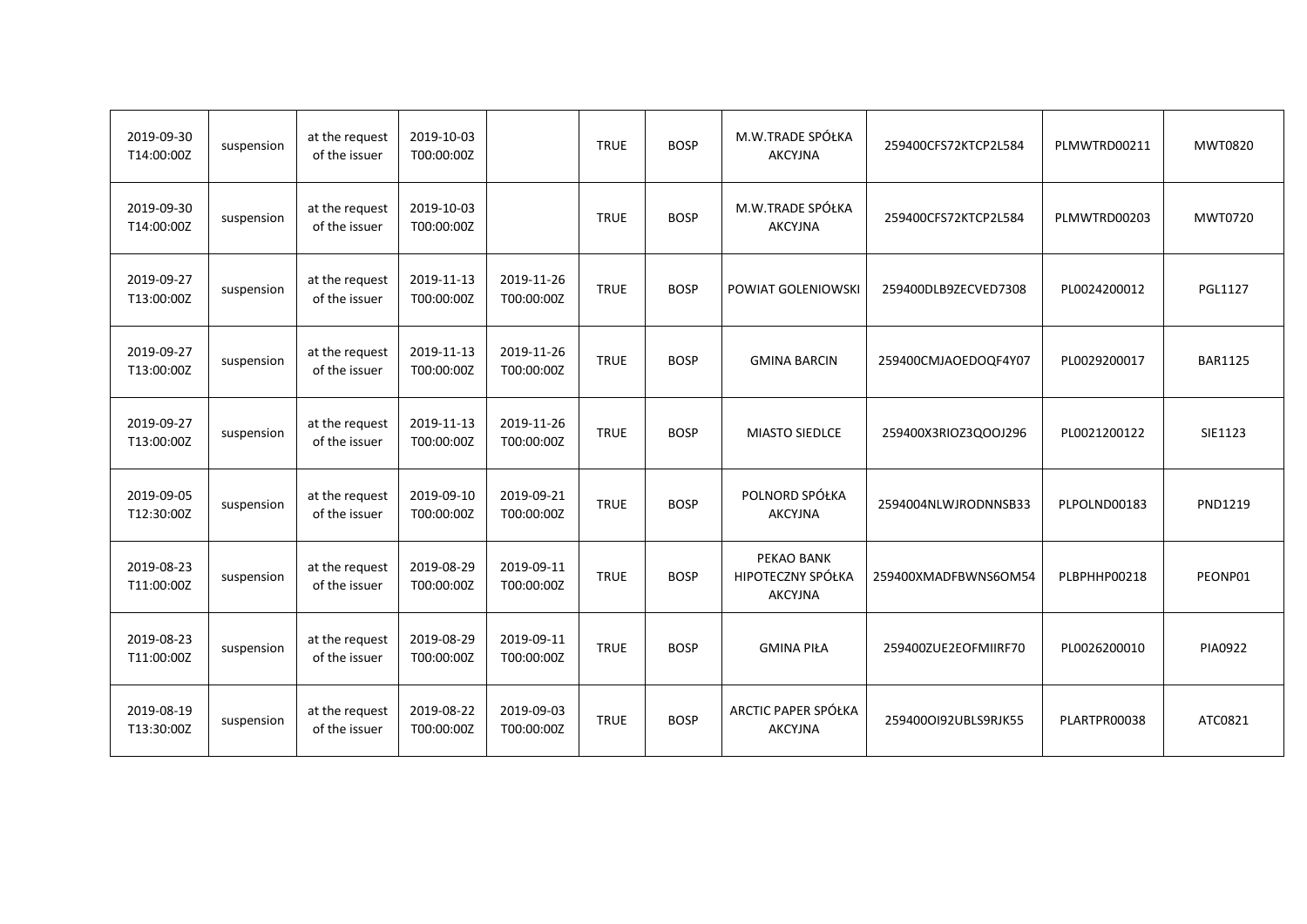| 2019-08-12<br>T14:20:00Z | suspension | at the request<br>of the issuer                                                    | 2019-08-16<br>T00:00:00Z |                          | <b>TRUE</b> | <b>BOSP</b> | <b>BIOGENED SPÓŁKA</b><br><b>AKCYJNA</b>                                        | 259400JPC8O2DFHO9887 | PLBIOGN00026 | BGD1119        |
|--------------------------|------------|------------------------------------------------------------------------------------|--------------------------|--------------------------|-------------|-------------|---------------------------------------------------------------------------------|----------------------|--------------|----------------|
| 2019-08-06<br>T11:00:00Z | suspension | at the request<br>of the issuer                                                    | 2019-08-09<br>T00:00:00Z | 2019-08-23<br>T00:00:00Z | <b>TRUE</b> | <b>BOSP</b> | INDOS SPÓŁKA<br><b>AKCYJNA</b>                                                  | 25940012GIJMXNJY1A32 | PLINDOS00043 | <b>INS1119</b> |
| 2019-08-06<br>T10:07:00Z | suspension | in<br>consideration<br>of the interest<br>and safety of<br>trading<br>participants | 2019-08-06<br>T10:07:00Z | 2019-08-07<br>T00:00:00Z | <b>TRUE</b> | <b>BOSP</b> | <b>JHM DEVELOPMENT</b><br>SPÓŁKA AKCYJNA                                        | 25940012GIJMXNJY1A32 | PLJHMDL00026 | JHM0821        |
| 2019-08-05<br>T14:00:00Z | suspension | at the request<br>of the issuer                                                    | 2019-08-07<br>T00:00:00Z |                          | <b>TRUE</b> | <b>BOSP</b> | M.W.TRADE SPÓŁKA<br><b>AKCYJNA</b>                                              | 259400CFS72KTCP2L584 | PLMWTRD00195 | MWT0420        |
| 2019-07-12<br>T10:30:00Z | suspension | at the request<br>of the issuer                                                    | 2019-07-17<br>T00:00:00Z | 2019-07-30<br>T00:00:00Z | <b>TRUE</b> | <b>BOSP</b> | <b>COMP SPÓŁKA</b><br><b>AKCYJNA</b>                                            | 259400785DUNUE4FAZ21 | PLCMP0000066 | <b>CMP0720</b> |
| 2019-06-27<br>T13:30:00Z | suspension | at the request<br>of the issuer                                                    | 2019-06-28<br>T00:00:00Z |                          | <b>TRUE</b> | <b>BOSP</b> | ARCHE SPÓŁKA Z<br><b>OGRANICZONĄ</b><br>ODPOWIEDZIALNOŚCIĄ                      | 2594008QTULSKO4V5607 | PLARCHE00013 | ACH1019        |
| 2019-06-13<br>T12:30:00Z | suspension | at the request<br>of the issuer                                                    | 2019-06-18<br>T00:00:00Z | 2019-07-02<br>T00:00:00Z | <b>TRUE</b> | <b>BOSP</b> | <b>BENEFIT PARTNERS</b><br>SPÓŁKA Z<br><b>OGRANICZONĄ</b><br>ODPOWIEDZIALNOŚCIĄ | 259400WXQLZ5KUB8IM97 | PLBNFPR00018 | <b>BNF0621</b> |
| 2019-06-13<br>T12:30:00Z | suspension | at the request<br>of the issuer                                                    | 2019-06-17<br>T00:00:00Z | 2019-06-29<br>T00:00:00Z | <b>TRUE</b> | <b>BOSP</b> | COMP SPÓŁKA<br><b>AKCYJNA</b>                                                   | 259400785DUNUE4FAZ21 | PLCMP0000058 | CMP0620        |
| 2019-06-10<br>T14:50:00Z | suspension | at the request<br>of the issuer                                                    | 2019-06-12<br>T00:00:00Z | 2019-06-26<br>T00:00:00Z | <b>TRUE</b> | <b>BOSP</b> | AMERICAN HEART OF<br>POLAND SPÓŁKA<br><b>AKCYJNA</b>                            | 259400ZBEUF2MC2GWK12 | PLAMRHP00042 | AHP0622        |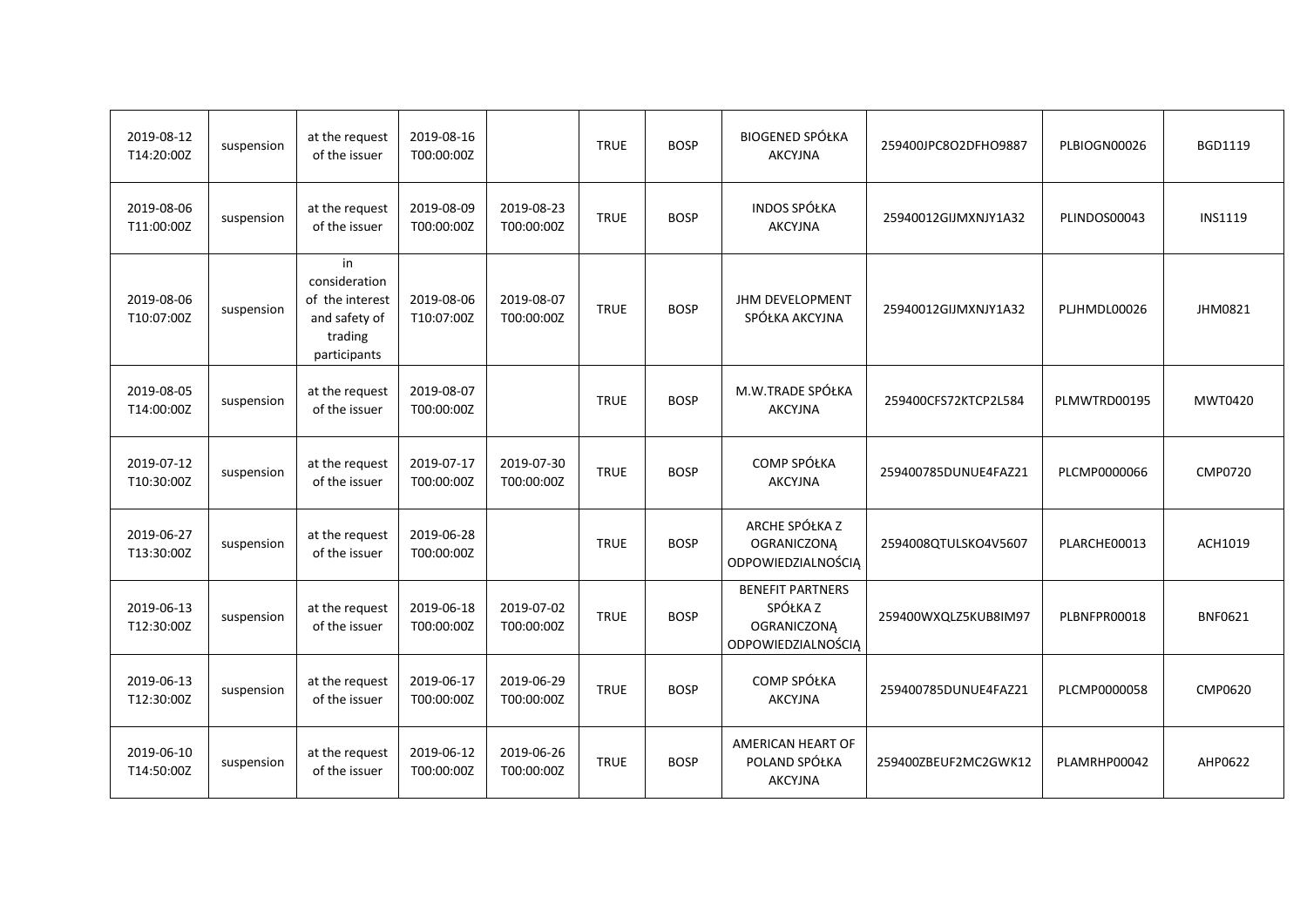| 2019-06-03<br>T14:30:00Z | suspension | in<br>consideration<br>of the interest<br>and safety of<br>trading<br>participants | 2019-06-04<br>T00:00:00Z |                          | <b>TRUE</b> | <b>BOSP</b> | <b>MCI MANAGEMENT</b><br>SPÓŁKA Z<br><b>OGRANICZONĄ</b><br>ODPOWIEDZIALNOŚCIĄ   | 259400ZVFMK9WCMV7224 | PLMCMNG00012 | MCM0620        |
|--------------------------|------------|------------------------------------------------------------------------------------|--------------------------|--------------------------|-------------|-------------|---------------------------------------------------------------------------------|----------------------|--------------|----------------|
| 2019-06-03<br>T14:30:00Z | suspension | in<br>consideration<br>of the interest<br>and safety of<br>trading<br>participants | 2019-06-04<br>T00:00:00Z |                          | <b>TRUE</b> | <b>BOSP</b> | <b>MCI MANAGEMENT</b><br>SPÓŁKA Z<br><b>OGRANICZONA</b><br>ODPOWIEDZIALNOŚCIĄ   | 259400ZVFMK9WCMV7224 | PLMCMNG00020 | MCM0820        |
| 2019-05-23<br>T12:45:00Z | suspension | at the request<br>of the issuer                                                    | 2019-05-29<br>T00:00:00Z | 2019-06-11<br>T00:00:00Z | <b>TRUE</b> | <b>BOSP</b> | PEKAO BANK<br>HIPOTECZNY SPÓŁKA<br><b>AKCYJNA</b>                               | 259400XMADFBWNS6OM54 | PLBPHHP00218 | PEONP01        |
| 2019-05-15<br>T11:30:00Z | suspension | at the request<br>of the issuer                                                    | 2019-05-20<br>T00:00:00Z | 2019-05-31<br>T00:00:00Z | <b>TRUE</b> | <b>BOSP</b> | J.W. CONSTRUCTION<br><b>HOLDING SPÓŁKA</b><br><b>AKCYJNA</b>                    | 259400HB4PFX2PA4BT83 | PLJWC0000118 | <b>JWC0520</b> |
| 2019-04-26<br>T13:30:00Z | suspension | at the request<br>of the issuer                                                    | 2019-04-30<br>T00:00:00Z | 2019-05-15<br>T00:00:00Z | <b>TRUE</b> | <b>BOSP</b> | JHM DEVELOPMENT<br>SPÓŁKA AKCYJNA                                               | 2594006PXI6Q27797591 | PLJHMDL00026 | JHM0821        |
| 2019-03-15<br>T13:15:00Z | suspension | at the request<br>of the issuer                                                    | 2019-03-20<br>T00:00:00Z | 2019-03-30<br>T00:00:00Z | <b>TRUE</b> | <b>BOSP</b> | <b>BENEFIT PARTNERS</b><br>SPÓŁKA Z<br><b>OGRANICZONĄ</b><br>ODPOWIEDZIALNOŚCIĄ | 259400WXQLZ5KUB8IM97 | PLBNFPR00034 | <b>BNF0322</b> |
| 2019-03-06<br>T15:20:00Z | suspension | at the request<br>of the issuer                                                    | 2019-03-08<br>T00:00:00Z | 2019-03-21<br>T00:00:00Z | <b>TRUE</b> | <b>BOSP</b> | POLNORD SPÓŁKA<br><b>AKCYJNA</b>                                                | 2594004NLWJRODNNSB33 | PLPOLND00183 | PND1219        |
| 2019-03-06<br>T15:20:00Z | suspension | at the request<br>of the issuer                                                    | 2019-03-12<br>T00:00:00Z |                          | <b>TRUE</b> | <b>BOSP</b> | <b>LOKUM DEWELOPER</b><br>SPÓŁKA AKCYJNA                                        | 25940076LJ6IYZDLCY47 | PLLKMDW00072 | <b>LKD0420</b> |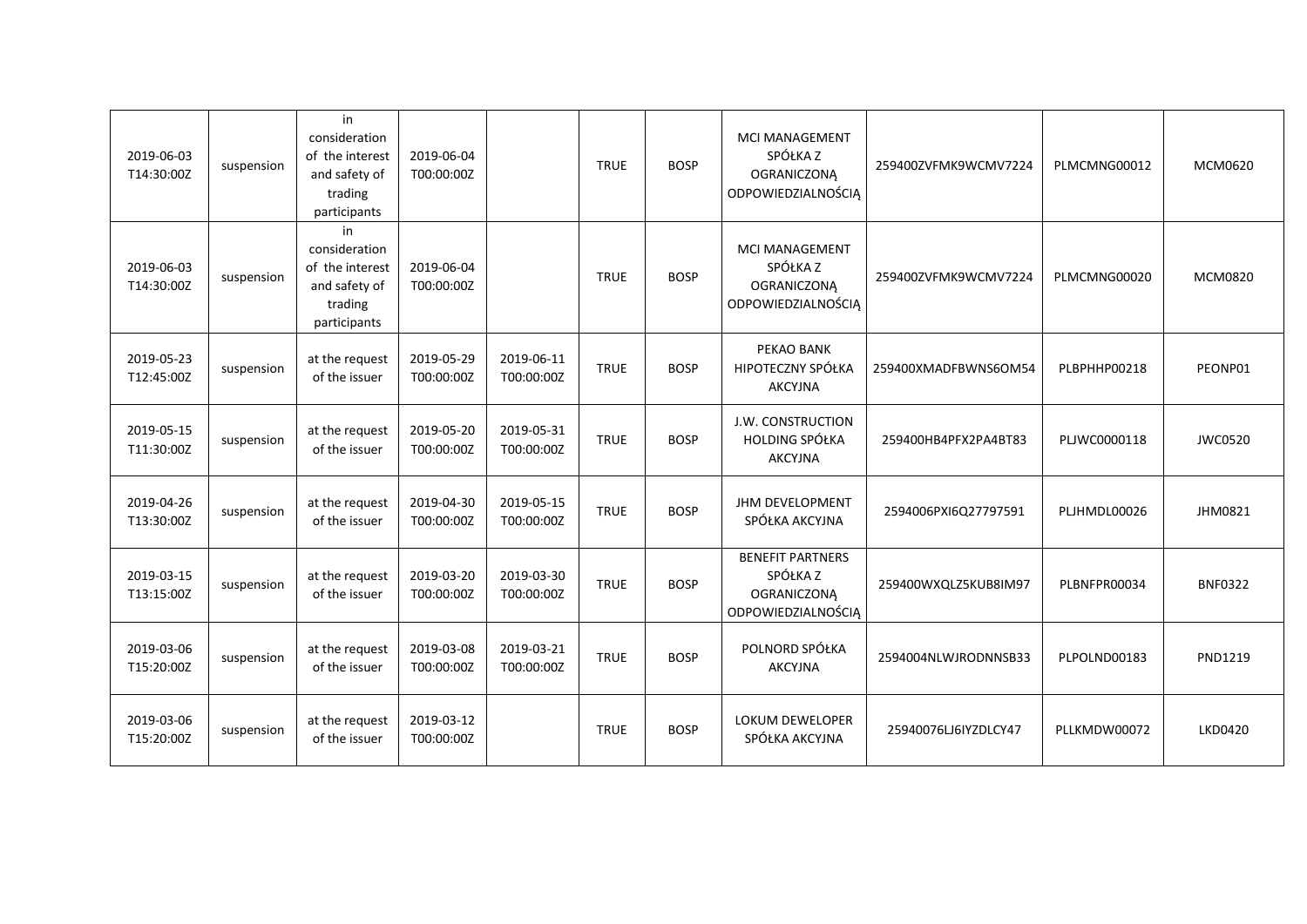| 2019-02-25<br>T10:30:00Z | suspension | at the request<br>of the issuer                                                    | 2019-02-27<br>T00:00:00Z | 2019-03-12<br>T00:00:00Z | <b>TRUE</b> | <b>BOSP</b> | PEKAO BANK<br>HIPOTECZNY SPÓŁKA<br><b>AKCYJNA</b>    | 259400XMADFBWNS6OM54 | PLBPHHP00218 | PEONP01        |
|--------------------------|------------|------------------------------------------------------------------------------------|--------------------------|--------------------------|-------------|-------------|------------------------------------------------------|----------------------|--------------|----------------|
| 2019-02-15<br>T12:00:00Z | suspension | at the request<br>of the issuer                                                    | 2019-02-19<br>T00:00:00Z | 2019-03-01<br>T00:00:00Z | <b>TRUE</b> | <b>BOSP</b> | ARCTIC PAPER SPÓŁKA<br><b>AKCYJNA</b>                | 2594000192UBLS9RJK55 | PLARTPR00038 | ATC0821        |
| 2019-01-18<br>T14:45:00Z | suspension | at the request<br>of the issuer                                                    | 2019-01-22<br>T00:00:00Z | 2019-02-02<br>T00:00:00Z | <b>TRUE</b> | <b>BOSP</b> | <b>BBI DEVELOPMENT</b><br>SPÓŁKA AKCYJNA             | 259400CF6F57X2SKBR88 | PLNFI1200182 | <b>BBI0220</b> |
| 2019-01-16<br>T13:00:00Z | suspension | at the request<br>of the issuer                                                    | 2019-01-21<br>T00:00:00Z |                          | <b>TRUE</b> | <b>BOSP</b> | MURAPOL SPÓŁKA<br><b>AKCYJNA</b>                     | 259400LPW06NDBYTN565 | PLMURPL00141 | MUR1019        |
| 2019-01-11<br>T12:30:00Z | suspension | at the request<br>of the issuer                                                    | 2019-01-16<br>T00:00:00Z |                          | <b>TRUE</b> | <b>BOSP</b> | MURAPOL SPÓŁKA<br><b>AKCYJNA</b>                     | 259400LPW06NDBYTN565 | PLMURPL00158 | MU11019        |
| 2018-12-21<br>T15:30:00Z | suspension | at the request<br>of the issuer                                                    | 2018-12-27<br>T00:00:00Z | 2018-12-28<br>T00:00:00Z | <b>TRUE</b> | <b>BOSP</b> | AMERICAN HEART OF<br>POLAND SPÓŁKA<br><b>AKCYJNA</b> | 259400ZBEUF2MC2GWK12 | PLAMRHP00042 | AHP0622        |
| 2018-12-21<br>T12:30:00Z | suspension | in<br>consideration<br>of the interest<br>and safety of<br>trading<br>participants | 2018-12-21<br>T12:30:00Z | 2018-12-22<br>T00:00:00Z | <b>TRUE</b> | <b>BOSP</b> | AMERICAN HEART OF<br>POLAND SPÓŁKA<br><b>AKCYJNA</b> | 259400ZBEUF2MC2GWK12 | PLAMRHP00042 | AHP0622        |
| 2018-12-13<br>T12:30:00Z | suspension | at the request<br>of the issuer                                                    | 2018-12-17<br>T00:00:00Z |                          | <b>TRUE</b> | <b>BOSP</b> | MURAPOL SPÓŁKA<br><b>AKCYJNA</b>                     | 259400LPW06NDBYTN565 | PLMURPL00174 | <b>MUR0320</b> |
| 2018-12-06<br>T14:30:00Z | suspension | at the request<br>of the issuer                                                    | 2018-12-11<br>T00:00:00Z | 2018-12-21<br>T00:00:00Z | <b>TRUE</b> | <b>BOSP</b> | <b>GMINA MIASTO</b><br>WŁOCŁAWEK                     | 259400C56MMY0KS3EI66 | PL0018200028 | <b>WCL1220</b> |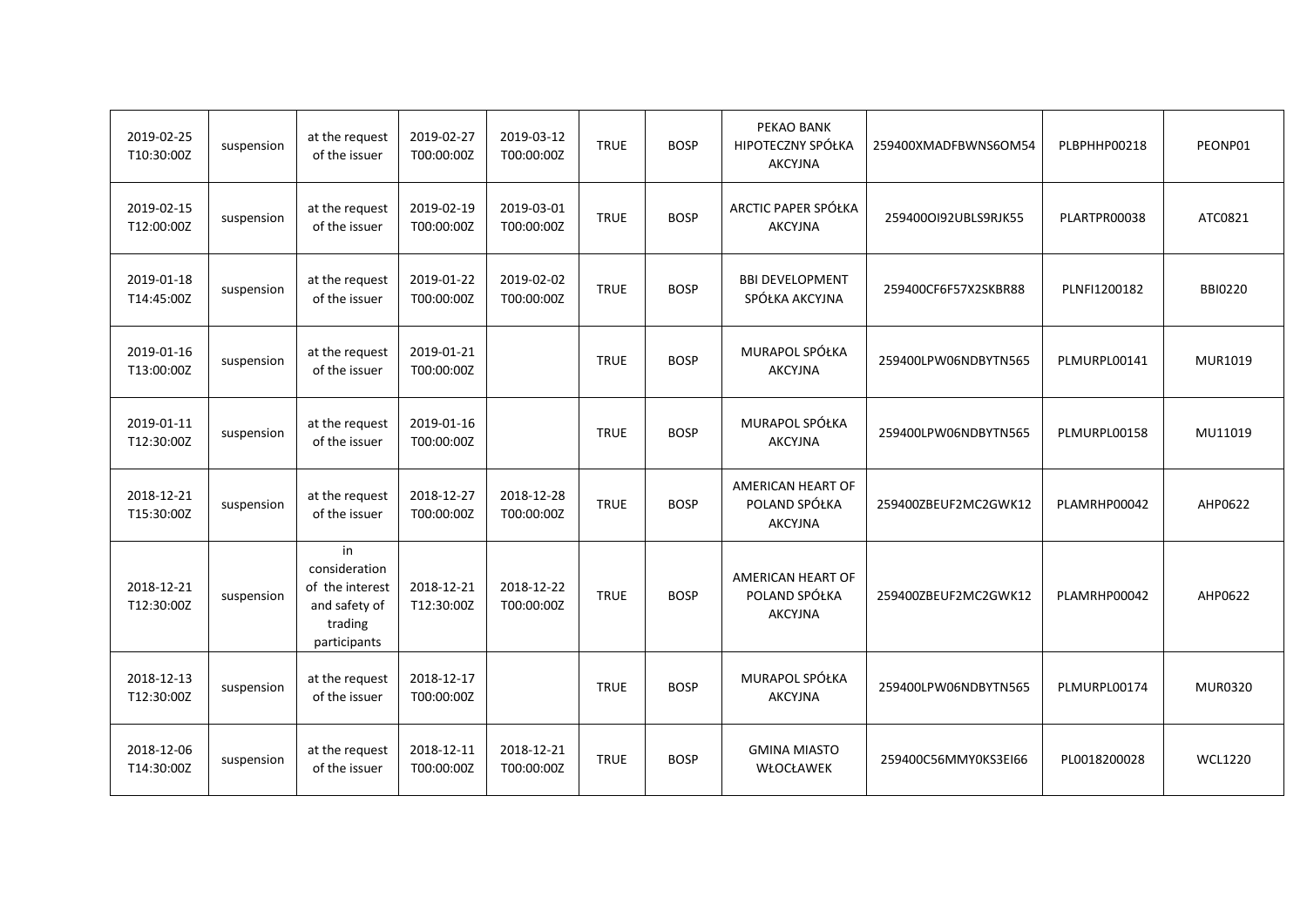| 2018-12-05<br>T15:00:00Z | suspension | at the request<br>of the issuer                                                    | 2018-12-10<br>T00:00:00Z |                          | <b>TRUE</b> | <b>BOSP</b> | MBANK SPÓŁKA<br><b>AKCYJNA</b>                                                  | 259400DZXF7UJKK2AY35 | PLBRE0005177 | MBK1223        |
|--------------------------|------------|------------------------------------------------------------------------------------|--------------------------|--------------------------|-------------|-------------|---------------------------------------------------------------------------------|----------------------|--------------|----------------|
| 2018-11-29<br>T14:15:00Z | suspension | at the request<br>of the issuer                                                    | 2018-12-03<br>T00:00:00Z | 2018-12-14<br>T00:00:00Z | <b>TRUE</b> | <b>BOSP</b> | <b>BENEFIT PARTNERS</b><br>SPÓŁKA Z<br><b>OGRANICZONĄ</b><br>ODPOWIEDZIALNOŚCIĄ | 259400WXQLZ5KUB8IM97 | PLBNFPR00026 | <b>BNF1221</b> |
| 2018-11-23<br>T13:30:00Z | suspension | at the request<br>of the issuer                                                    | 2018-11-28<br>T00:00:00Z | 2018-11-12<br>T00:00:00Z | <b>TRUE</b> | <b>BOSP</b> | PEKAO BANK<br>HIPOTECZNY SPÓŁKA<br><b>AKCYJNA</b>                               | 259400XMADFBWNS6OM54 | PLBPHHP00218 | PEONP01        |
| 2018-11-13<br>T15:15:00Z | suspension | in<br>consideration<br>of the interest<br>and safety of<br>trading<br>participants | 2018-11-14<br>T00:00:00Z |                          | <b>TRUE</b> | <b>BOSP</b> | OT Logistics Spółka<br>Akcyjna                                                  | 259400RQNR28Q0QPGH65 | PLODRTS00074 | OTS1120        |
| 2018-11-13<br>T07:55:00Z | suspension | in<br>consideration<br>of the interest<br>and safety of<br>trading<br>participants | 2018-11-13<br>T08:00:00Z | 2018-11-13<br>T16:00:00Z | <b>TRUE</b> | <b>BOSP</b> | OT Logistics Spółka<br>Akcyjna                                                  | 259400RQNR28Q0QPGH65 | PLODRTS00074 | OTS1120        |
| 2018-11-08<br>T15:15:00Z | suspension | at the request<br>of the issuer                                                    | 2018-11-14<br>T00:00:00Z | 2018-11-27<br>T00:00:00Z | <b>TRUE</b> | <b>BOSP</b> | <b>MIASTO MARKI</b>                                                             | 2594006WC3BIK7RZIW09 | PL0028200018 | MKI1123        |
| 2018-11-08<br>T15:15:00Z | suspension | at the request<br>of the issuer                                                    | 2018-11-14<br>T00:00:00Z | 2018-11-27<br>T00:00:00Z | <b>TRUE</b> | <b>BOSP</b> | <b>GMINA BARCIN</b>                                                             | 259400CMJAOEDOQF4Y07 | PL0029200017 | <b>BAR1125</b> |
| 2018-11-08<br>T15:15:00Z | suspension | at the request<br>of the issuer                                                    | 2018-11-14<br>T00:00:00Z | 2018-11-27<br>T00:00:00Z | <b>TRUE</b> | <b>BOSP</b> | POWIAT GOLENIOWSKI                                                              | 259400DLB9ZECVED7308 | PL0024200012 | <b>PGL1127</b> |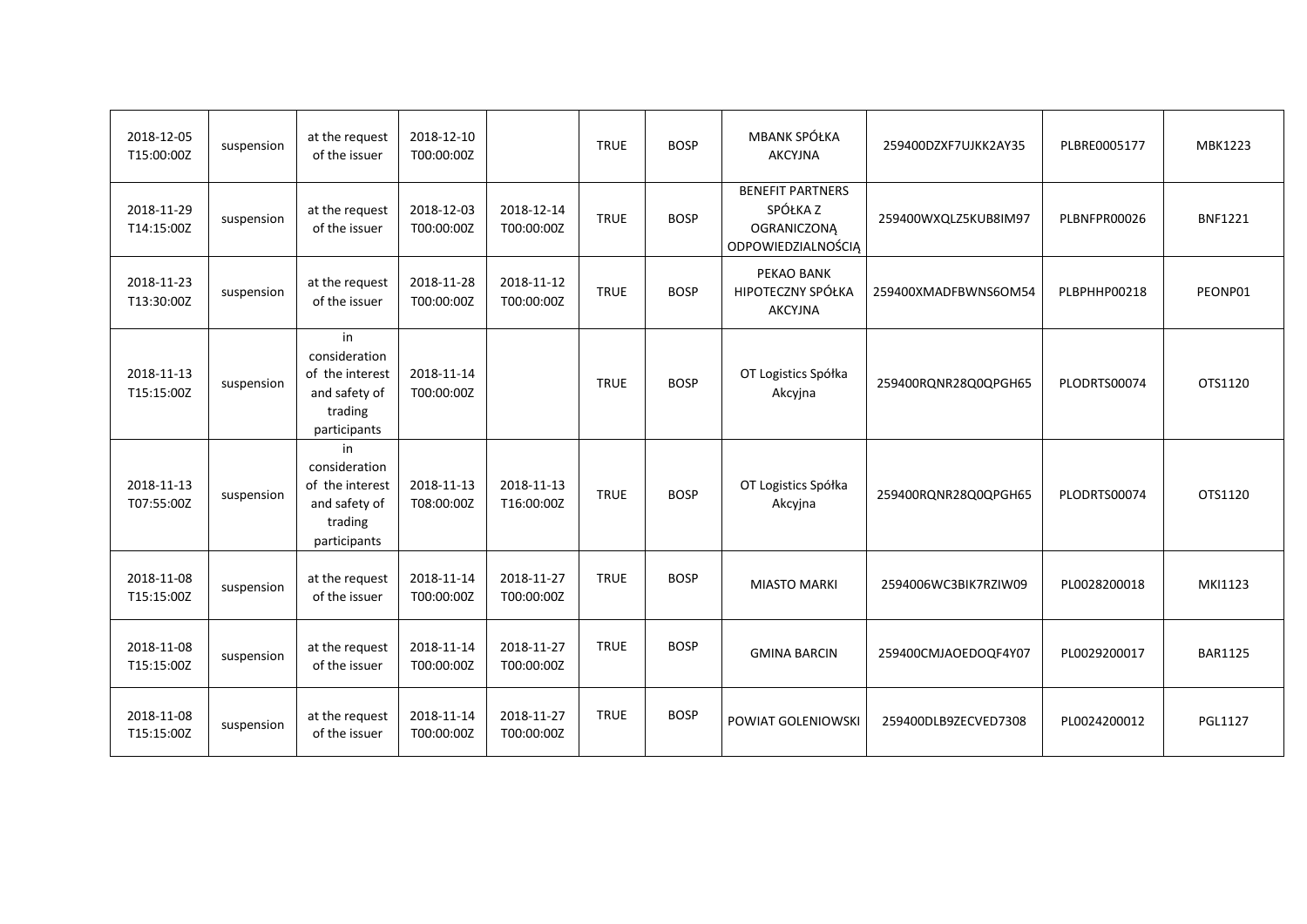| 2018-11-07<br>T13:30:00Z | suspension | at the request<br>of the issuer | 2018-11-09<br>T00:00:00Z |                          | <b>TRUE</b> | <b>BOSP</b> | MURAPOL S.A.                                                                             | 259400LPW06NDBYTN565 | PLMURPL00166 | <b>MUR0220</b> |
|--------------------------|------------|---------------------------------|--------------------------|--------------------------|-------------|-------------|------------------------------------------------------------------------------------------|----------------------|--------------|----------------|
| 2018-11-06<br>T13:15:00Z | suspension | at the request<br>of the issuer | 2018-11-07<br>T00:00:00Z |                          | <b>TRUE</b> | <b>BOSP</b> | <b>BANK OCHRONY</b><br>ŚRODOWISKA S.A.                                                   | MKP1B7E76TN04CD85Z79 | PLBOS0000076 | BOD0521        |
| 2018-11-02<br>T13:00:00Z | suspension | at the request<br>of the issuer | 2018-11-05<br>T00:00:00Z | 2018-11-16<br>T00:00:00Z | <b>TRUE</b> | <b>BOSP</b> | J.W.CONSTRUCTION<br><b>HOLDING S.A.</b>                                                  | 259400HB4PFX2PA4BT83 | PLJWC0000126 | JWC1120        |
| 2018-10-11<br>T13:00:00Z | suspension | at the request<br>of the issuer | 2018-10-16<br>T00:00:00Z | 2018-10-27<br>T00:00:00Z | <b>TRUE</b> | <b>BOSP</b> | M.W.TRADE SPÓŁKA<br><b>AKCYJNA</b>                                                       | 259400CFS72KTCP2L584 | PLMWTRD00153 | MWT0119        |
| 2018-09-14<br>T12:00:00Z | suspension | at the request<br>of the issuer | 2018-09-20<br>T00:00:00Z |                          | <b>TRUE</b> | <b>BOSP</b> | GEO, MIESZKANIE I<br>DOM SPÓŁKA Z<br><b>OGRANICZONA</b><br>ODPOWIEDZIALNOŚCIĄ            | 259400KWGE9YN2CIKX58 | PLGEOMD00015 | GEO0419        |
| 2018-09-07<br>T13:30:00Z | suspension | at the request<br>of the issuer | 2018-09-12<br>T00:00:00Z | 2018-09-25<br>T00:00:00Z | <b>TRUE</b> | <b>BOSP</b> | "BIOMED-LUBLIN"<br>WYTWÓRNIA<br><b>SUROWIC I</b><br>SZCZEPIONEK SPÓŁKA<br><b>AKCYJNA</b> | 259400OWZM67D079S374 | PLBMDLB00026 | <b>BML0919</b> |
| 2018-08-23<br>T11:00:00Z | suspension | at the request<br>of the issuer | 2018-08-29<br>T00:00:00Z | 2018-09-11<br>T00:00:00Z | <b>TRUE</b> | <b>BOSP</b> | <b>GMINA PIŁA</b>                                                                        | 259400ZUE2EOFMIIRF70 | PL0026200010 | <b>PIA0922</b> |
| 2018-08-23<br>T11:00:00Z | suspension | at the request<br>of the issuer | 2018-08-29<br>T00:00:00Z | 2018-09-11<br>T00:00:00Z | <b>TRUE</b> | <b>BOSP</b> | <b>GLOBE TRADE CENTRE</b><br>SPÓŁKA AKCYJNA                                              | 25940046GV7I3I2ZN618 | PLGTC0000177 | GTC0319        |
| 2018-08-17<br>T11:00:00Z | suspension | at the request<br>of the issuer | 2018-08-22<br>T00:00:00Z | 2018-09-01<br>T00:00:00Z | <b>TRUE</b> | <b>BOSP</b> | ARCTIC PAPER SPÓŁKA<br><b>AKCYJNA</b>                                                    | 2594000192UBLS9RJK55 | PLARTPR00038 | ATC0821        |
| 2018-08-06<br>T10:00:00Z | suspension | at the request<br>of the issuer | 2018-08-08<br>T00:00:00Z |                          | <b>TRUE</b> | <b>BOSP</b> | J.S. HAMILTON<br>POLAND SPÓŁKA<br><b>AKCYJNA</b>                                         | 2594001POQYQXGMWD372 | PLJSHMT00019 | JSH1219        |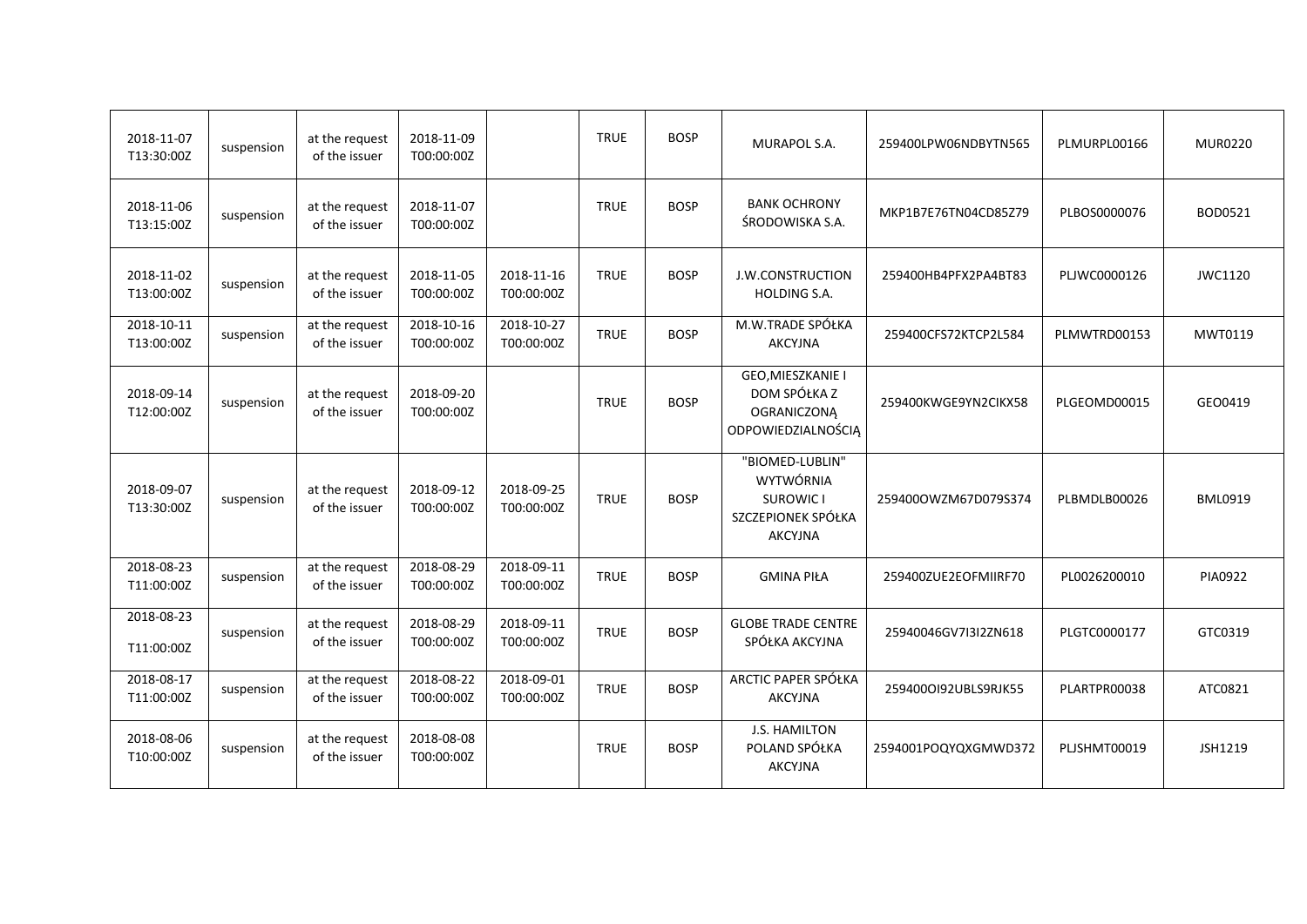| 2018-08-06<br>T10:00:00Z | suspension | at the request<br>of the issuer | 2018-08-08<br>T00:00:00Z |                          | <b>TRUE</b> | <b>BOSP</b> | J.S. HAMILTON<br>POLAND SPÓŁKA<br><b>AKCYJNA</b>      | 2594001POQYQXGMWD372 | PLJSHMT00027 | JSH0920         |
|--------------------------|------------|---------------------------------|--------------------------|--------------------------|-------------|-------------|-------------------------------------------------------|----------------------|--------------|-----------------|
| 2018-07-13<br>T14:15:00Z | suspension | at the request<br>of the issuer | 2018-07-18<br>T00:00:00Z | 2018-07-31<br>T00:00:00Z | <b>TRUE</b> | <b>BOSP</b> | COMP SPÓŁKA<br><b>AKCYJNA</b>                         | 259400785DUNUE4FAZ21 | PLCMP0000066 | <b>CMP0720</b>  |
| 2018-06-28<br>T13:00:00Z | suspension | at the request<br>of the issuer | 2018-07-04<br>T00:00:00Z |                          | <b>TRUE</b> | <b>BOSP</b> | DEKPOL SPÓŁKA<br><b>AKCYJNA</b>                       | 259400GG96T088V4UG60 | PLDEKPL00065 | <b>DEK1018</b>  |
| 2018-06-14<br>T14:00:00Z | suspension | at the request<br>of the issuer | 2018-06-19<br>T00:00:00Z |                          | <b>TRUE</b> | <b>BOSP</b> | ROBYG SPÓŁKA<br><b>AKCYJNA</b>                        | 25940037M00YK08SPN30 | PLROBYG00206 | ROB0619         |
| 2018-05-17<br>T11:00:00Z | suspension | at the request<br>of the issuer | 2018-05-18<br>T00:00:00Z | 2018-05-31<br>T00:00:00Z | <b>TRUE</b> | <b>BOSP</b> | J.W. CONSTRACTION<br>HOLDING SPÓŁKA<br><b>AKCYJNA</b> | 259400HB4PFX2PA4BT83 | PLJWC0000118 | <b>JWC0520</b>  |
| 2018-05-11<br>T12:00:00Z | suspension | at the request<br>of the issuer | 2018-05-15<br>T00:00:00Z |                          | <b>TRUE</b> | <b>BOSP</b> | ROBYG SPÓŁKA<br><b>AKCYJNA</b>                        | 25940037M00YK08SPN30 | PLROBYG00222 | <b>RPOB0520</b> |
| 2018-04-24<br>T13:30:00Z | suspension | at the request<br>of the issuer | 2018-04-26<br>T00:00:00Z |                          | <b>TRUE</b> | <b>BOSP</b> | MULTIMEDIA POLSKA<br>SPÓŁKA AKCYJNA                   | 259400KZ77S6NJLXPQ90 | PLMLMDP00064 | <b>MMP0520</b>  |
| 2018-04-16<br>T15:25:00Z | suspension | at the request<br>of FSA        | 2018-04-17<br>T00:00:00Z |                          | <b>TRUE</b> | <b>BOSP</b> | <b>GETBACK SPÓŁKA</b><br><b>AKCYJNA</b>               | 25940003WORCIZ1P1D63 | PLGTBCK00131 | GB10219         |
| 2018-04-16<br>T15:25:00Z | suspension | at the request<br>of FSA        | 2018-04-17<br>T00:00:00Z |                          | <b>TRUE</b> | <b>BOSP</b> | GETBACK SPÓŁKA<br><b>AKCYJNA</b>                      | 25940003WORCIZ1P1D63 | PLGTBCK00214 | GB10918         |
| 2018-04-16<br>T15:25:00Z | suspension | at the request<br>of FSA        | 2018-04-17<br>T00:00:00Z |                          | <b>TRUE</b> | <b>BOSP</b> | GETBACK SPÓŁKA<br><b>AKCYJNA</b>                      | 25940003WORCIZ1P1D63 | PLGTBCK00032 | GB10919         |
| 2018-04-16<br>T15:25:00Z | suspension | at the request<br>of FSA        | 2018-04-17<br>T00:00:00Z |                          | <b>TRUE</b> | <b>BOSP</b> | <b>GETBACK SPÓŁKA</b><br><b>AKCYJNA</b>               | 25940003WORCIZ1P1D63 | PLGTBCK00057 | GB11019         |
| 2018-04-16<br>T15:25:00Z | suspension | at the request<br>of FSA        | 2018-04-17<br>T00:00:00Z |                          | <b>TRUE</b> | <b>BOSP</b> | <b>GETBACK SPÓŁKA</b><br><b>AKCYJNA</b>               | 25940003WORCIZ1P1D63 | PLGTBCK00206 | GB11218         |
| 2018-04-16<br>T15:25:00Z | suspension | at the request<br>of FSA        | 2018-04-17<br>T00:00:00Z |                          | <b>TRUE</b> | <b>BOSP</b> | <b>GETBACK SPÓŁKA</b><br><b>AKCYJNA</b>               | 25940003WORCIZ1P1D63 | PLGTBCK00222 | GB20918         |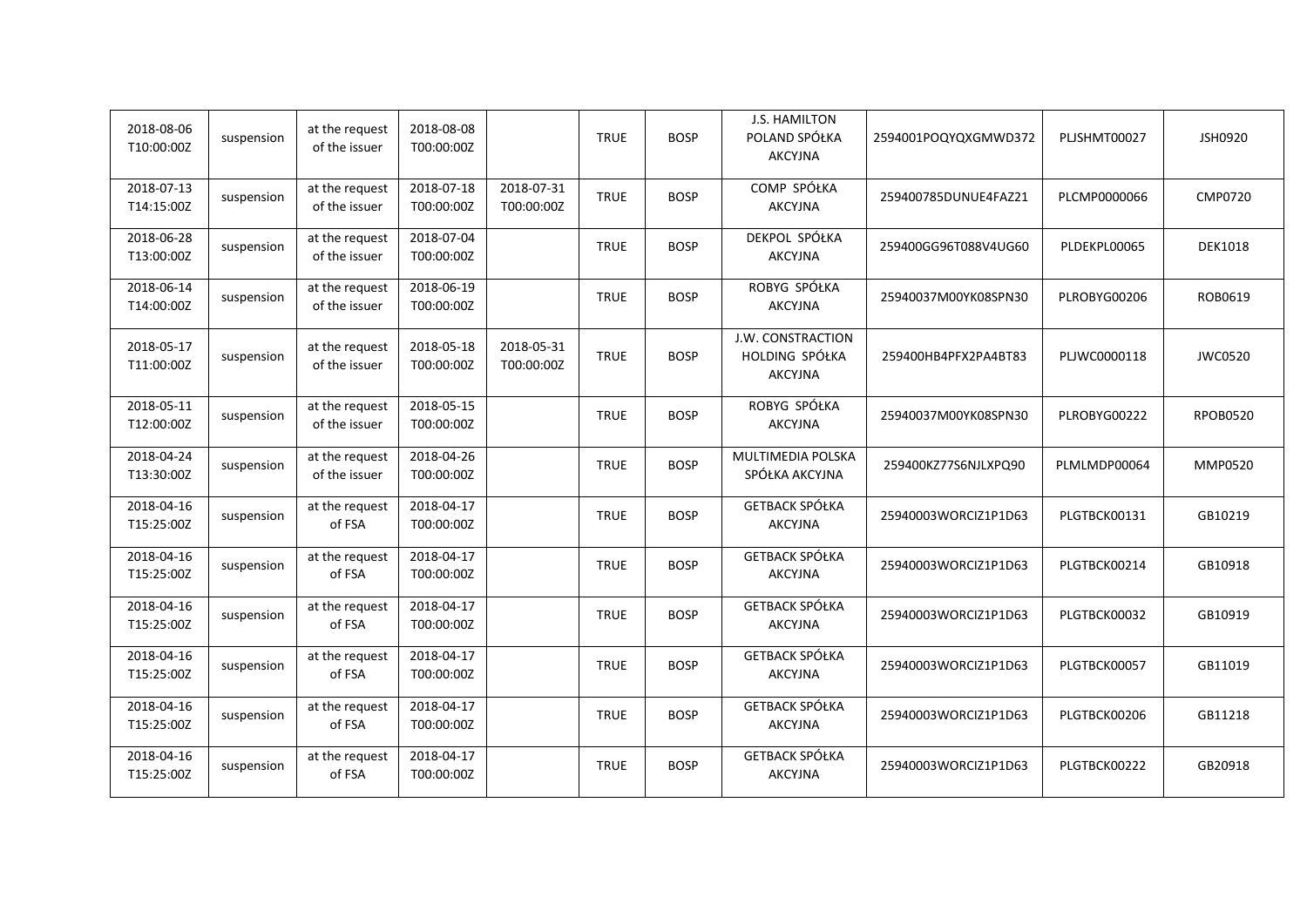| 2018-04-16<br>T15:25:00Z | suspension | at the request<br>of FSA | 2018-04-17<br>T00:00:00Z |                          | <b>TRUE</b> | <b>BOSP</b> | <b>GETBACK SPÓŁKA</b><br><b>AKCYJNA</b> | 25940003WORCIZ1P1D63 | PLGTBCK00065 | GB21019 |
|--------------------------|------------|--------------------------|--------------------------|--------------------------|-------------|-------------|-----------------------------------------|----------------------|--------------|---------|
| 2018-04-16<br>T15:25:00Z | suspension | at the request<br>of FSA | 2018-04-17<br>T00:00:00Z |                          | <b>TRUE</b> | <b>BOSP</b> | <b>GETBACK SPÓŁKA</b><br><b>AKCYJNA</b> | 25940003WORCIZ1P1D63 | PLGTBCK00230 | GB21218 |
| 2018-04-16<br>T15:25:00Z | suspension | at the request<br>of FSA | 2018-04-17<br>T00:00:00Z |                          | <b>TRUE</b> | <b>BOSP</b> | <b>GETBACK SPÓŁKA</b><br><b>AKCYJNA</b> | 25940003WORCIZ1P1D63 | PLGTBCK00073 | GB31019 |
| 2018-04-16<br>T15:25:00Z | suspension | at the request<br>of FSA | 2018-04-17<br>T00:00:00Z |                          | <b>TRUE</b> | <b>BOSP</b> | <b>GETBACK SPÓŁKA</b><br><b>AKCYJNA</b> | 25940003WORCIZ1P1D63 | PLGTBCK00099 | GBK0119 |
| 2018-04-16<br>T15:25:00Z | suspension | at the request<br>of FSA | 2018-04-17<br>T00:00:00Z |                          | <b>TRUE</b> | <b>BOSP</b> | <b>GETBACK SPÓŁKA</b><br><b>AKCYJNA</b> | 25940003WORCIZ1P1D63 | PLGTBCK00123 | GBK0219 |
| 2018-04-16<br>T15:25:00Z | suspension | at the request<br>of FSA | 2018-04-17<br>T00:00:00Z |                          | <b>TRUE</b> | <b>BOSP</b> | <b>GETBACK SPÓŁKA</b><br>AKCYJNA        | 25940003WORCIZ1P1D63 | PLGTBCK00149 | GBK0319 |
| 2018-04-16<br>T15:25:00Z | suspension | at the request<br>of FSA | 2018-04-17<br>T00:00:00Z |                          | <b>TRUE</b> | <b>BOSP</b> | <b>GETBACK SPÓŁKA</b><br><b>AKCYJNA</b> | 25940003WORCIZ1P1D63 | PLGTBCK00172 | GBK0518 |
| 2018-04-16<br>T15:25:00Z | suspension | at the request<br>of FSA | 2018-04-17<br>T00:00:00Z |                          | <b>TRUE</b> | <b>BOSP</b> | <b>GETBACK SPÓŁKA</b><br><b>AKCYJNA</b> | 25940003WORCIZ1P1D63 | PLGTBCK00164 | GBK0619 |
| 2018-04-16<br>T15:25:00Z | suspension | at the request<br>of FSA | 2018-04-17<br>T00:00:00Z |                          | <b>TRUE</b> | <b>BOSP</b> | <b>GETBACK SPÓŁKA</b><br><b>AKCYJNA</b> | 25940003WORCIZ1P1D63 | PLGTBCK00016 | GBK0819 |
| 2018-04-16<br>T15:25:00Z | suspension | at the request<br>of FSA | 2018-04-17<br>T00:00:00Z |                          | <b>TRUE</b> | <b>BOSP</b> | GETBACK SPÓŁKA<br><b>AKCYJNA</b>        | 25940003WORCIZ1P1D63 | PLGTBCK00024 | GBK0919 |
| 2018-04-16<br>T15:25:00Z | suspension | at the request<br>of FSA | 2018-04-17<br>T00:00:00Z |                          | <b>TRUE</b> | <b>BOSP</b> | <b>GETBACK SPÓŁKA</b><br>AKCYJNA        | 25940003WORCIZ1P1D63 | PLGTBCK00040 | GBK1019 |
| 2018-04-16<br>T15:25:00Z | suspension | at the request<br>of FSA | 2018-04-17<br>T00:00:00Z |                          | <b>TRUE</b> | <b>BOSP</b> | <b>GETBACK SPÓŁKA</b><br><b>AKCYJNA</b> | 25940003WORCIZ1P1D63 | PLGTBCK00081 | GBK1119 |
| 2018-04-16<br>T15:25:00Z | suspension | at the request<br>of FSA | 2018-04-17<br>T00:00:00Z |                          | <b>TRUE</b> | <b>BOSP</b> | <b>GETBACK SPÓŁKA</b><br><b>AKCYJNA</b> | 25940003WORCIZ1P1D63 | PLGTBCK00198 | GBK1218 |
| 2018-04-16<br>T10:23:00Z | suspension | in<br>consideration      | 2018-04-16<br>T10:23:00Z | 2018-04-16<br>T15:00:00Z | <b>TRUE</b> | <b>BOSP</b> | <b>GETBACK SPÓŁKA</b><br>AKCYJNA        | 25940003WORCIZ1P1D63 | PLGTBCK00131 | GB10219 |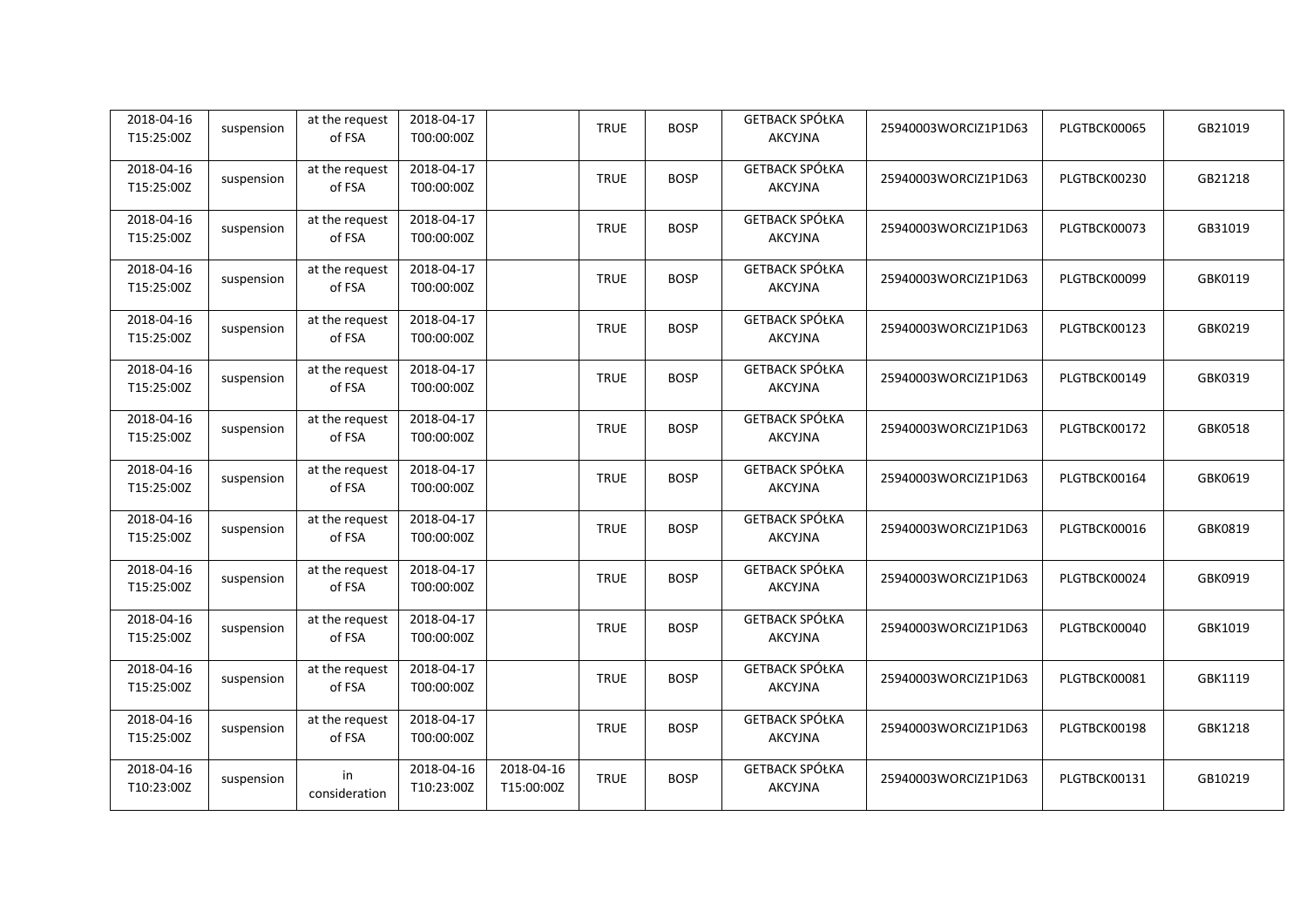|                          |            | of the interest<br>and safety of<br>trading<br>participants                        |                          |                          |             |             |                                         |                      |              |         |
|--------------------------|------------|------------------------------------------------------------------------------------|--------------------------|--------------------------|-------------|-------------|-----------------------------------------|----------------------|--------------|---------|
| 2018-04-16<br>T10:23:00Z | suspension | in<br>consideration<br>of the interest<br>and safety of<br>trading<br>participants | 2018-04-16<br>T10:23:00Z | 2018-04-16<br>T15:00:00Z | <b>TRUE</b> | <b>BOSP</b> | <b>GETBACK SPÓŁKA</b><br><b>AKCYJNA</b> | 25940003WORCIZ1P1D63 | PLGTBCK00214 | GB10918 |
| 2018-04-16<br>T10:23:00Z | suspension | in<br>consideration<br>of the interest<br>and safety of<br>trading<br>participants | 2018-04-16<br>T10:23:00Z | 2018-04-16<br>T15:00:00Z | <b>TRUE</b> | <b>BOSP</b> | <b>GETBACK SPÓŁKA</b><br><b>AKCYJNA</b> | 25940003WORCIZ1P1D63 | PLGTBCK00032 | GB10919 |
| 2018-04-16<br>T10:23:00Z | suspension | in<br>consideration<br>of the interest<br>and safety of<br>trading<br>participants | 2018-04-16<br>T10:23:00Z | 2018-04-16<br>T15:00:00Z | <b>TRUE</b> | <b>BOSP</b> | <b>GETBACK SPÓŁKA</b><br><b>AKCYJNA</b> | 25940003WORCIZ1P1D63 | PLGTBCK00057 | GB11019 |
| 2018-04-16<br>T10:23:00Z | suspension | in<br>consideration<br>of the interest<br>and safety of<br>trading<br>participants | 2018-04-16<br>T10:23:00Z | 2018-04-16<br>T15:00:00Z | <b>TRUE</b> | <b>BOSP</b> | <b>GETBACK SPÓŁKA</b><br><b>AKCYJNA</b> | 25940003WORCIZ1P1D63 | PLGTBCK00206 | GB11218 |
| 2018-04-16<br>T10:23:00Z | suspension | in<br>consideration<br>of the interest<br>and safety of                            | 2018-04-16<br>T10:23:00Z | 2018-04-16<br>T15:00:00Z | <b>TRUE</b> | <b>BOSP</b> | <b>GETBACK SPÓŁKA</b><br><b>AKCYJNA</b> | 25940003WORCIZ1P1D63 | PLGTBCK00222 | GB20918 |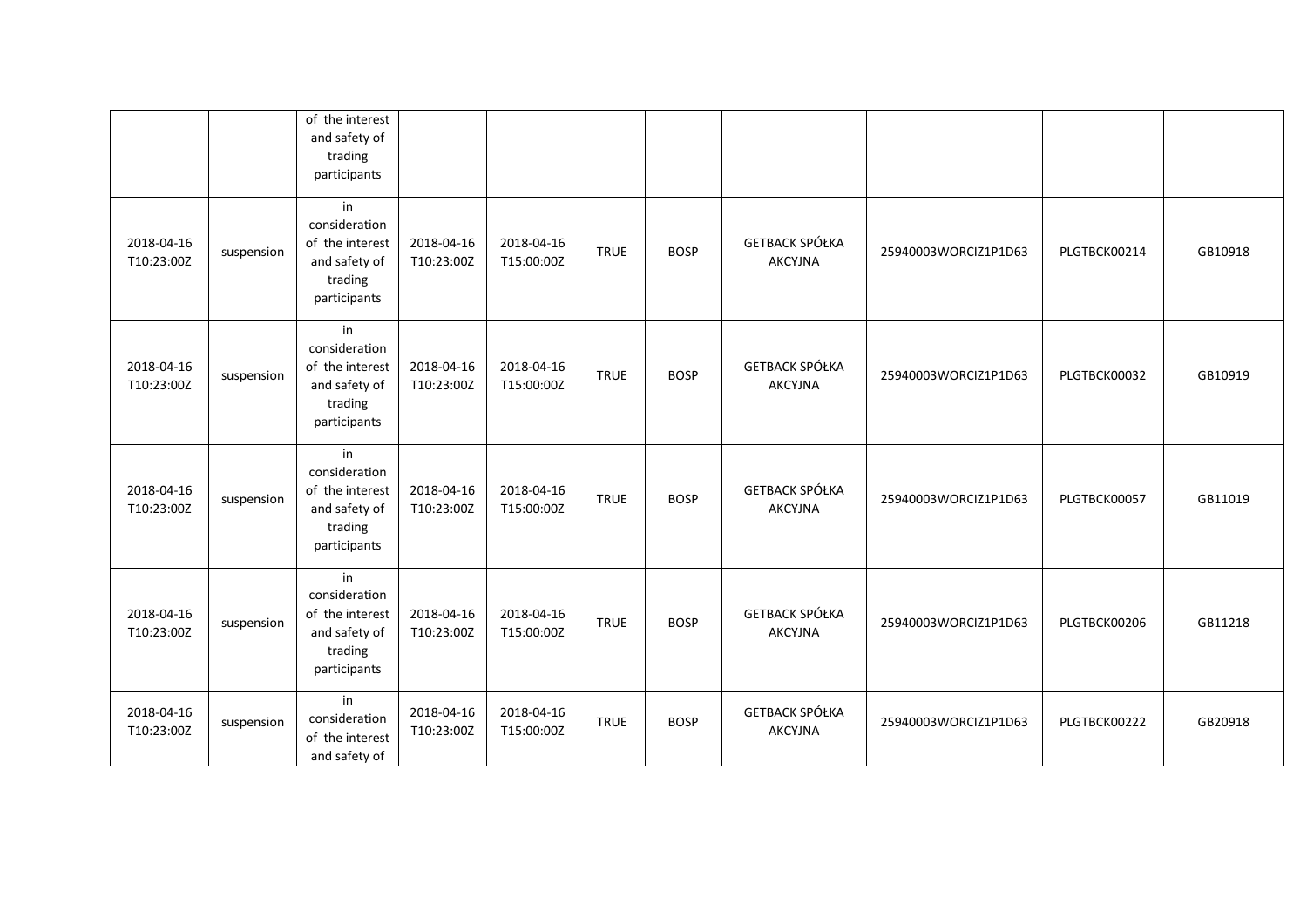|                          |            | trading<br>participants                                                            |                          |                          |             |             |                                         |                      |              |         |
|--------------------------|------------|------------------------------------------------------------------------------------|--------------------------|--------------------------|-------------|-------------|-----------------------------------------|----------------------|--------------|---------|
| 2018-04-16<br>T10:23:00Z | suspension | in<br>consideration<br>of the interest<br>and safety of<br>trading<br>participants | 2018-04-16<br>T10:23:00Z | 2018-04-16<br>T15:00:00Z | <b>TRUE</b> | <b>BOSP</b> | <b>GETBACK SPÓŁKA</b><br><b>AKCYJNA</b> | 25940003WORCIZ1P1D63 | PLGTBCK00065 | GB21019 |
| 2018-04-16<br>T10:23:00Z | suspension | in<br>consideration<br>of the interest<br>and safety of<br>trading<br>participants | 2018-04-16<br>T10:23:00Z | 2018-04-16<br>T15:00:00Z | <b>TRUE</b> | <b>BOSP</b> | <b>GETBACK SPÓŁKA</b><br><b>AKCYJNA</b> | 25940003WORCIZ1P1D63 | PLGTBCK00230 | GB21218 |
| 2018-04-16<br>T10:23:00Z | suspension | in<br>consideration<br>of the interest<br>and safety of<br>trading<br>participants | 2018-04-16<br>T10:23:00Z | 2018-04-16<br>T15:00:00Z | <b>TRUE</b> | <b>BOSP</b> | <b>GETBACK SPÓŁKA</b><br><b>AKCYJNA</b> | 25940003WORCIZ1P1D63 | PLGTBCK00073 | GB31019 |
| 2018-04-16<br>T10:23:00Z | suspension | in<br>consideration<br>of the interest<br>and safety of<br>trading<br>participants | 2018-04-16<br>T10:23:00Z | 2018-04-16<br>T15:00:00Z | <b>TRUE</b> | <b>BOSP</b> | <b>GETBACK SPÓŁKA</b><br><b>AKCYJNA</b> | 25940003WORCIZ1P1D63 | PLGTBCK00099 | GBK0119 |
| 2018-04-16<br>T10:23:00Z | suspension | in<br>consideration<br>of the interest<br>and safety of<br>trading<br>participants | 2018-04-16<br>T10:23:00Z | 2018-04-16<br>T15:00:00Z | <b>TRUE</b> | <b>BOSP</b> | <b>GETBACK SPÓŁKA</b><br><b>AKCYJNA</b> | 25940003WORCIZ1P1D63 | PLGTBCK00123 | GBK0219 |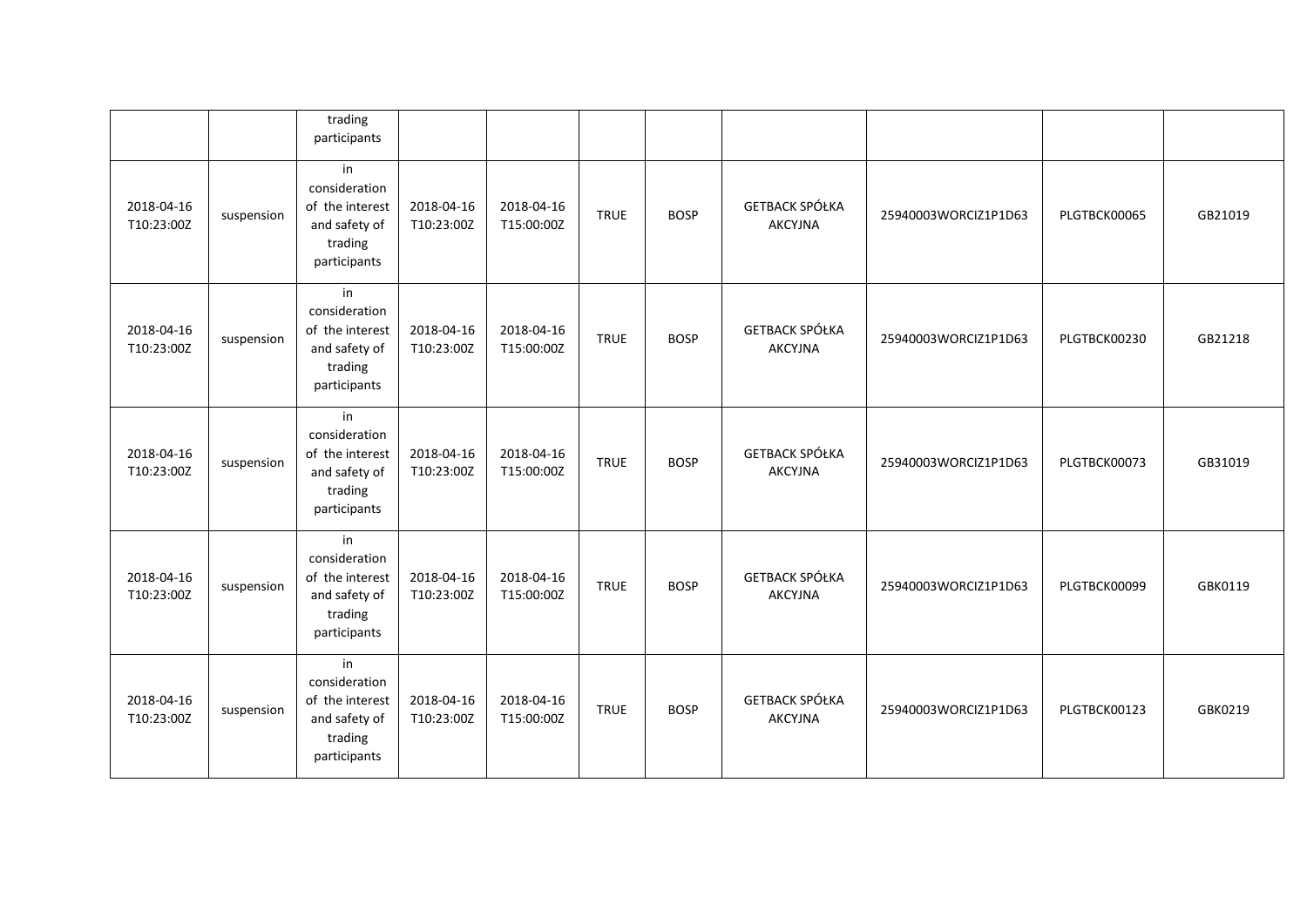| 2018-04-16<br>T10:23:00Z | suspension | in<br>consideration<br>of the interest<br>and safety of<br>trading<br>participants | 2018-04-16<br>T10:23:00Z | 2018-04-16<br>T15:00:00Z | <b>TRUE</b> | <b>BOSP</b> | <b>GETBACK SPÓŁKA</b><br><b>AKCYJNA</b> | 25940003WORCIZ1P1D63 | PLGTBCK00149 | GBK0319 |
|--------------------------|------------|------------------------------------------------------------------------------------|--------------------------|--------------------------|-------------|-------------|-----------------------------------------|----------------------|--------------|---------|
| 2018-04-16<br>T10:23:00Z | suspension | in<br>consideration<br>of the interest<br>and safety of<br>trading<br>participants | 2018-04-16<br>T10:23:00Z | 2018-04-16<br>T15:00:00Z | <b>TRUE</b> | <b>BOSP</b> | <b>GETBACK SPÓŁKA</b><br><b>AKCYJNA</b> | 25940003WORCIZ1P1D63 | PLGTBCK00172 | GBK0518 |
| 2018-04-16<br>T10:23:00Z | suspension | in<br>consideration<br>of the interest<br>and safety of<br>trading<br>participants | 2018-04-16<br>T10:23:00Z | 2018-04-16<br>T15:00:00Z | <b>TRUE</b> | <b>BOSP</b> | GETBACK SPÓŁKA<br><b>AKCYJNA</b>        | 25940003WORCIZ1P1D63 | PLGTBCK00164 | GBK0619 |
| 2018-04-16<br>T10:23:00Z | suspension | in<br>consideration<br>of the interest<br>and safety of<br>trading<br>participants | 2018-04-16<br>T10:23:00Z | 2018-04-16<br>T15:00:00Z | <b>TRUE</b> | <b>BOSP</b> | <b>GETBACK SPÓŁKA</b><br><b>AKCYJNA</b> | 25940003WORCIZ1P1D63 | PLGTBCK00016 | GBK0819 |
| 2018-04-16<br>T10:23:00Z | suspension | in<br>consideration<br>of the interest<br>and safety of<br>trading<br>participants | 2018-04-16<br>T10:23:00Z | 2018-04-16<br>T15:00:00Z | <b>TRUE</b> | <b>BOSP</b> | <b>GETBACK SPÓŁKA</b><br><b>AKCYJNA</b> | 25940003WORCIZ1P1D63 | PLGTBCK00024 | GBK0919 |
| 2018-04-16<br>T10:23:00Z | suspension | in<br>consideration<br>of the interest<br>and safety of                            | 2018-04-16<br>T10:23:00Z | 2018-04-16<br>T15:00:00Z | <b>TRUE</b> | <b>BOSP</b> | <b>GETBACK SPÓŁKA</b><br><b>AKCYJNA</b> | 25940003WORCIZ1P1D63 | PLGTBCK00040 | GBK1019 |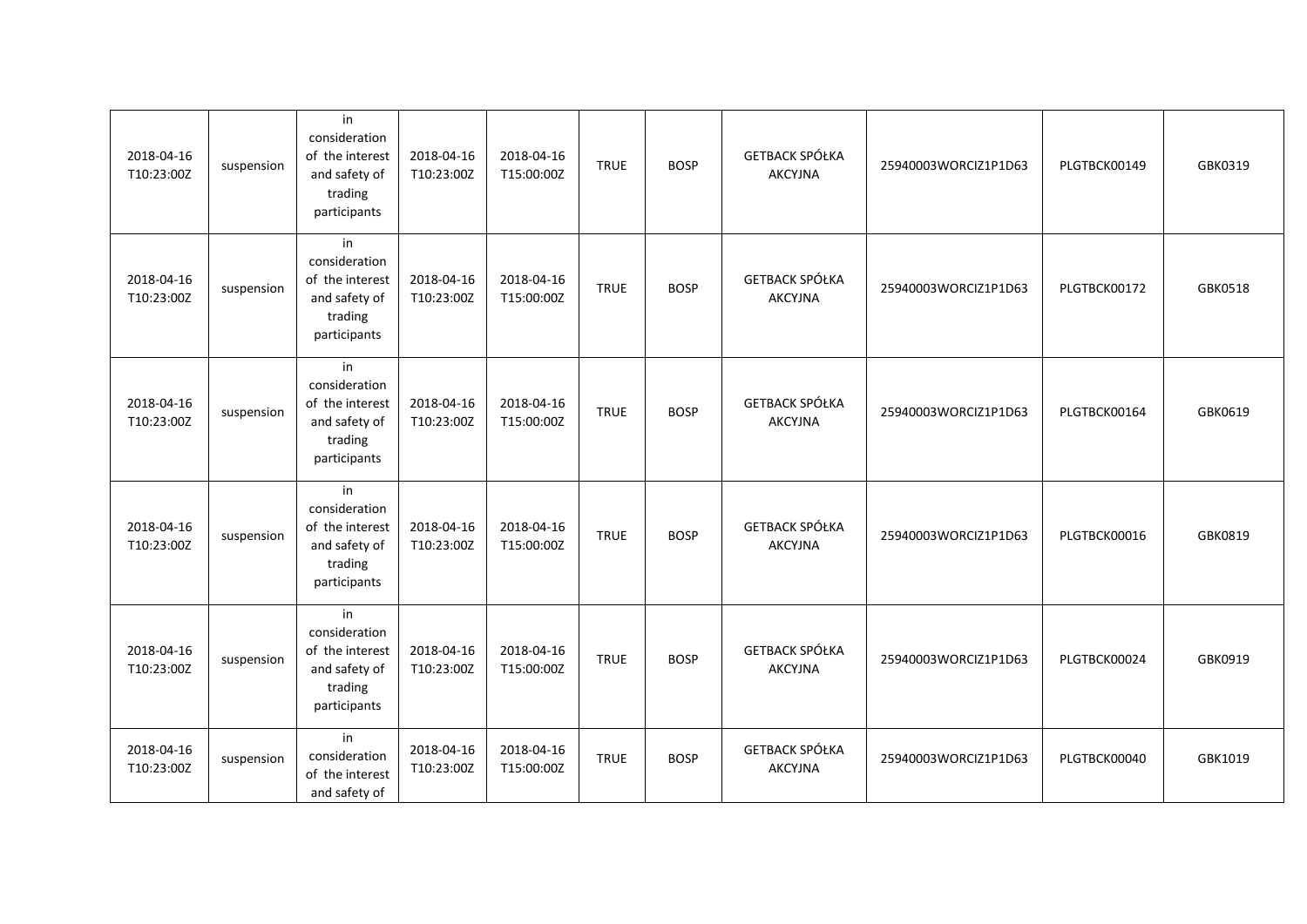|                          |            | trading<br>participants                                                            |                          |                          |             |             |                                                      |                      |              |                |
|--------------------------|------------|------------------------------------------------------------------------------------|--------------------------|--------------------------|-------------|-------------|------------------------------------------------------|----------------------|--------------|----------------|
| 2018-04-16<br>T10:23:00Z | suspension | in<br>consideration<br>of the interest<br>and safety of<br>trading<br>participants | 2018-04-16<br>T10:23:00Z | 2018-04-16<br>T15:00:00Z | <b>TRUE</b> | <b>BOSP</b> | <b>GETBACK SPÓŁKA</b><br><b>AKCYJNA</b>              | 25940003WORCIZ1P1D63 | PLGTBCK00081 | GBK1119        |
| 2018-04-16<br>T10:23:00Z | suspension | in<br>consideration<br>of the interest<br>and safety of<br>trading<br>participants | 2018-04-16<br>T10:23:00Z | 2018-04-16<br>T15:00:00Z | <b>TRUE</b> | <b>BOSP</b> | <b>GETBACK SPÓŁKA</b><br><b>AKCYJNA</b>              | 25940003WORCIZ1P1D63 | PLGTBCK00198 | GBK1218        |
| 2018-04-13<br>T12:00:00Z | suspension | at the request<br>of the issuer                                                    | 2018-04-17<br>T00:00:00Z | 2018-04-28<br>T00:00:00Z | <b>TRUE</b> | <b>BOSP</b> | AMERICAN HEART OF<br>POLAND SPÓŁKA<br><b>AKCYJNA</b> | 259400ZBEUF2MC2GWK12 | PLAMRHP00042 | AHP0622        |
| 2018-04-13<br>T12:00:00Z | suspension | at the request<br>of the issuer                                                    | 2018-04-18<br>T00:00:00Z |                          | <b>TRUE</b> | <b>BOSP</b> | ROBYG SPÓŁKA<br><b>AKCYJNA</b>                       | 25940037M00YK08SPN30 | PLROBYG00214 | ROB1019        |
| 2018-03-28<br>T11:30:00Z | suspension | at the request<br>of the issuer                                                    | 2018-04-04<br>T00:00:00Z | 2018-04-17<br>T00:00:00Z | <b>TRUE</b> | <b>BOSP</b> | DEKPOL SPÓŁKA<br><b>AKCYJNA</b>                      | 259400GG96T088V4UG60 | PLDEKPL00065 | <b>DEK1018</b> |
| 2018-03-16<br>T12:00:00Z | suspension | at the request<br>of the issuer                                                    | 2018-03-21<br>T00:00:00Z | 2018-04-04<br>T00:00:00Z | <b>TRUE</b> | <b>BOSP</b> | GEO, MIESZKANIE I<br>DOM SPÓŁKA Z.O.O.               | 259400KWGE9YN2CIKX58 | PLGEOMD00015 | GEO0419        |
| 2018-03-12<br>T12:30:00Z | suspension | at the request<br>of the issuer                                                    | 2018-03-14<br>T00:00:00Z |                          | <b>TRUE</b> | <b>BOSP</b> | <b>EVEREST CAPITAL</b><br>SPÓŁKA Z.O.O.              | 259400R8K5N6JMV6OD79 | PLEVRCP00020 | <b>EVC1118</b> |
| 2018-02-27<br>T14:00:00Z | suspension | at the request<br>of the issuer                                                    | 2018-03-05<br>T00:00:00Z | 2018-03-17<br>T00:00:00Z | <b>TRUE</b> | <b>BOSP</b> | <b>GETBACK SPÓŁKA</b><br><b>AKCYJNA</b>              | 25940003WORCIZ1P1D63 | PLGTBCK00024 | GBK0919        |
| 2018-02-23<br>T14:15:00Z | suspension | at the request<br>of the issuer                                                    | 2018-02-28<br>T00:00:00Z | 2018-03-13<br>T00:00:00Z | <b>TRUE</b> | <b>BOSP</b> | <b>GLOG TRADE CENTER</b><br>SPÓŁKA AKCYJNA           | 25940046GV7I3I2ZN618 | PLGTC0000177 | GTC0319        |